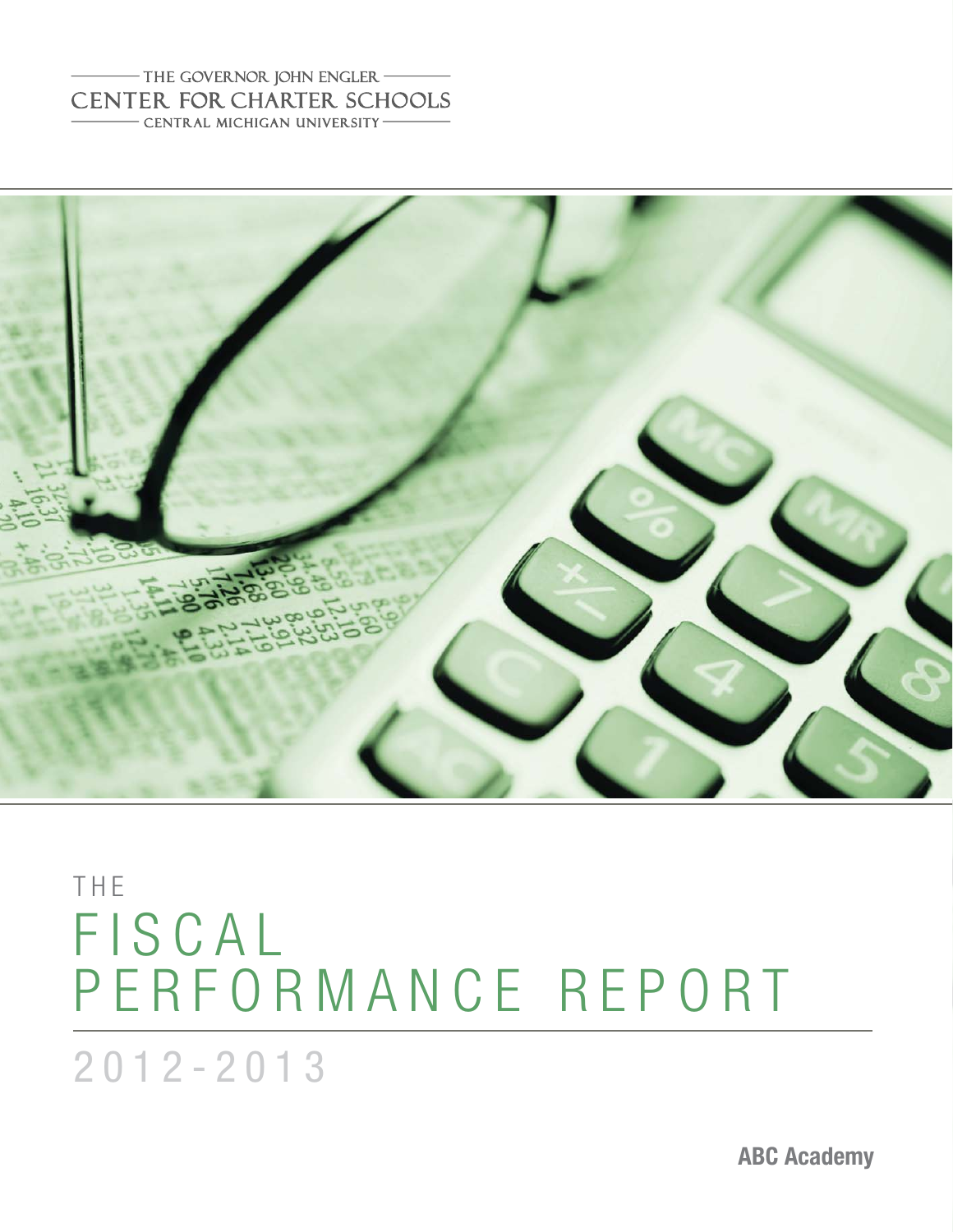### OUR MISSION

*To transform public education through our state and national leadership and gold standard approach to chartering schools, overseeing and supporting their operations, and evaluating their performance.* 

### OUR VISION

*We envision a diverse and dynamic public education marketplace that fosters academic* 

*excellence for all children.*

- THE GOVERNOR JOHN ENGLER -CENTER FOR CHARTER SCHOOLS CENTRAL MICHIGAN UNIVERSITY-

The Governor John Engler Center for Charter Schools Central Michigan University **|** Mount Pleasant, MI 48859 (989) 774-2100 **|** www.TheCenterForCharters.org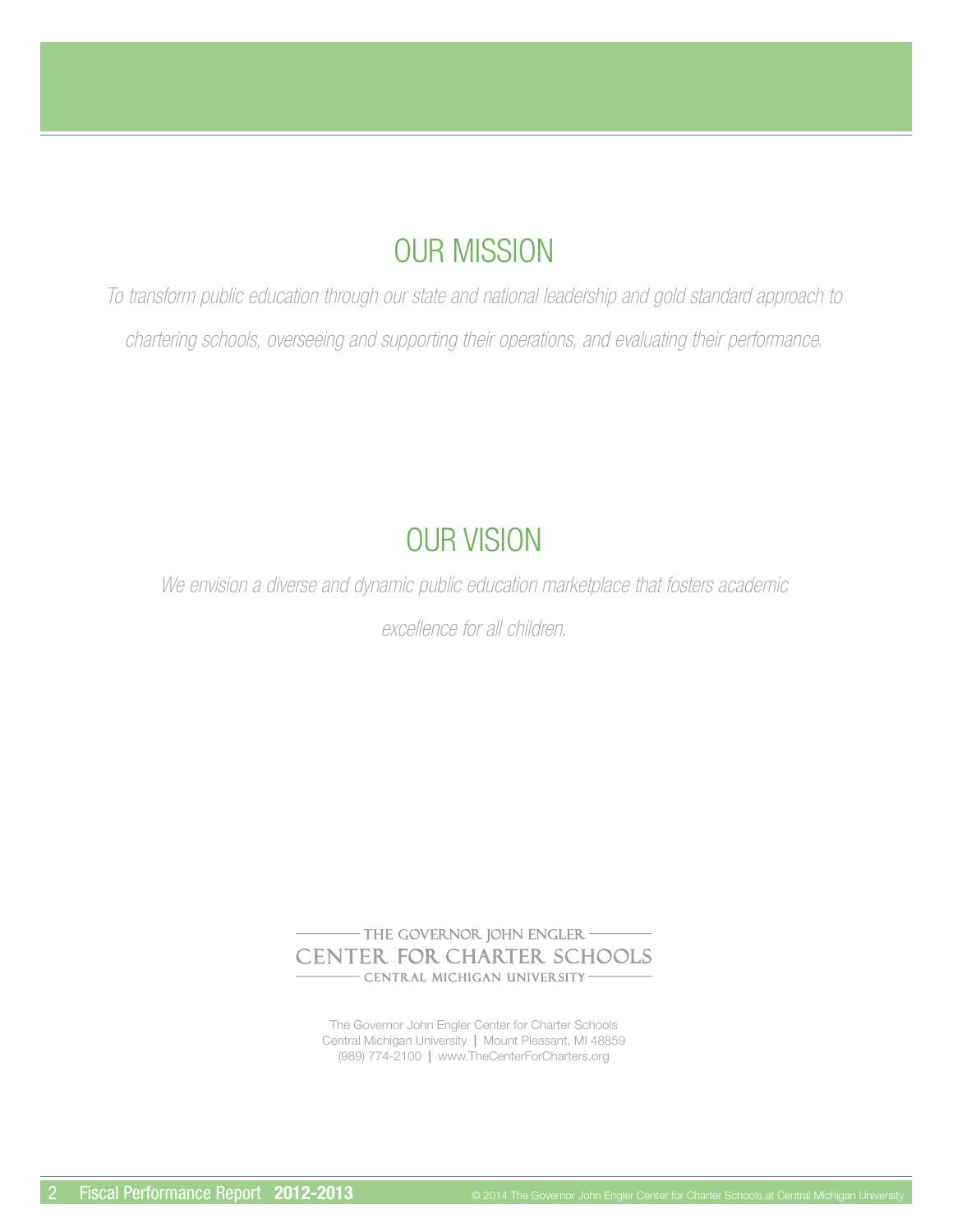### February 25, 2014



Cynthia M. Schumacher Executive Director

To the dedicated board members serving charter public schools authorized by Central Michigan University:

On behalf of our entire team at The Governor John Engler Center for Charter Schools (Center), I am pleased to provide you with the third annual Fiscal Performance Report (FPR). The FPR focuses on the Academy's fiscal performance throughout the 2012-2013 school year as it relates to fiscal activities outlined in the Charter Contract. As the third of three reports in the Performance Suite, the FPR serves as a tool to help the Academy work efficiently toward its goals.

Maintaining the Academy's fiscal health and long-term sustainability is essential to ensuring a successful and viable school. The FPR provides information that will assist in ensuring that the Academy's fiscal operations are supporting the academic program of your school. In addition to the Academic Performance Report (APR) and the Operational Performance Report (OPR), the information within this report should be used in conjunction with other data when making decisions.

As your partner, the Center welcomes your feedback in our continuous efforts to maximize the usefulness of this information for the Academy's team. I am sincerely grateful for your work as we relentlessly pursue excellence for Michigan students. Your dedication to creating quality educational opportunities will help provide each and every child with the tools to be successful in college, work and life.

Thanks again for keeping kids first!

Cindy Schumacher

Cynthia M. Schumacher Executive Director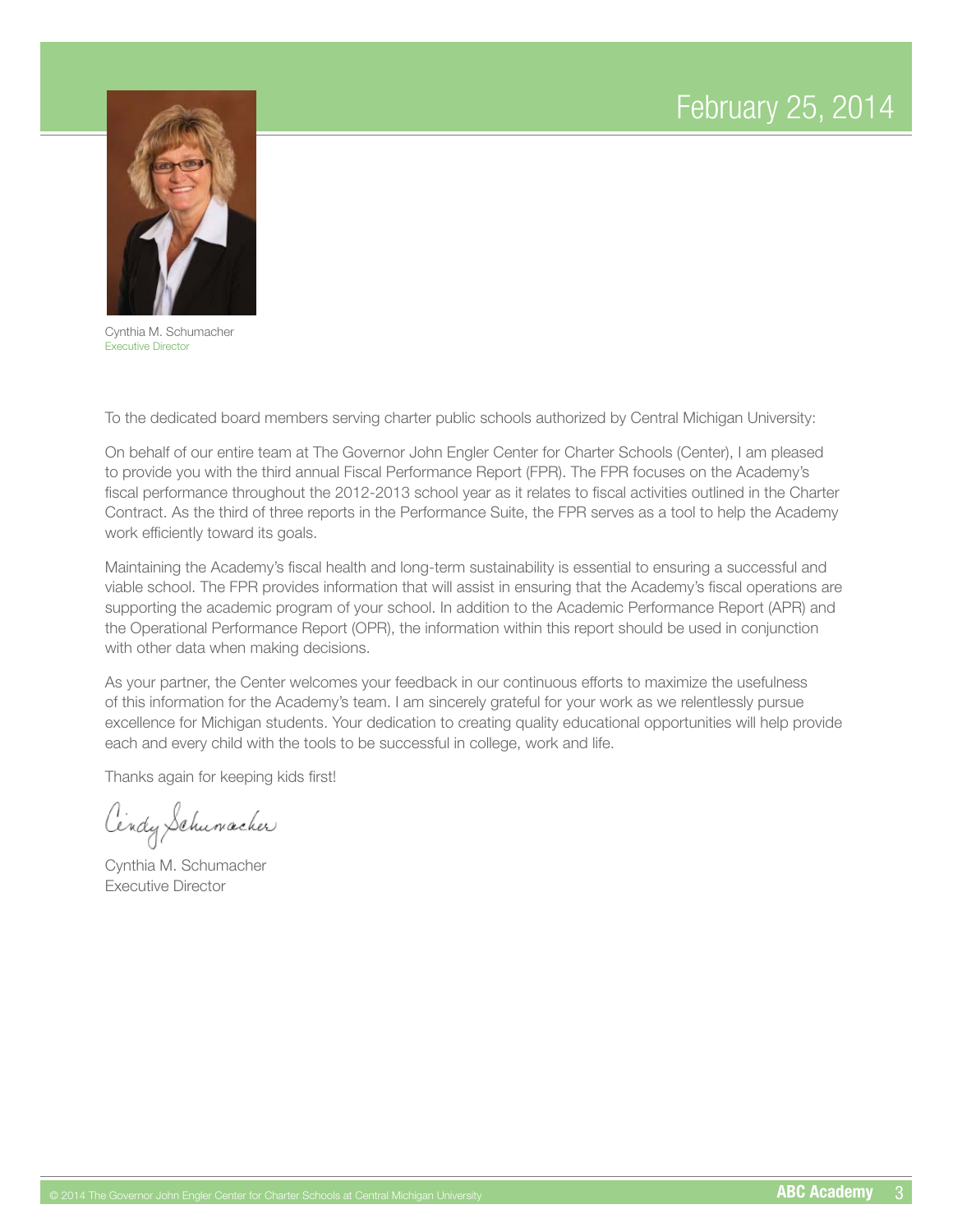# REPORT SUITE

*The annual performance report suite is made up of three distinct reports: the Academic Performance Report, the Operational Performance Report and the Fiscal Performance Report, as well as one capstone report - the Annual Scorecard of School Performance.* 

*These reports, shown to the right, cover each of the primary content areas and are intended to provide a greater understanding of the Academy's holistic performance for a complete academic year (July through June).*

*The fi rst report is distributed in June when the academic data becomes available, with the operational and fi scal reports following suit. The*  final report, the Scorecard, is released in the *winter of the following year, as the summary of the three performance reports.*









### ACADEMIC PERFORMANCE REPORT

The first performance report, published annually in the summer, provides a comprehensive overview of the Academy's academic outcomes for the academic year just completed.

### **OPERATIONAL** PERFORMANCE REPORT

The second performance report, published annually in the fall, provides a comprehensive overview of the Academy's operational outcomes for the academic year ending in June.

### **FISCAL PERFORMANCE** REPORT

The third and final performance report, published annually in the winter, provides a comprehensive overview of the Academy's financial outcomes for the previous academic year.



<sub>ANNUAL</sub><br>SCORECARD*of*<br>SCHOOL PERFORMANCE

### **SCORECARD** OF SCHOOL PERFORMANCE

As a summary of the three performance reports, published annually in the winter, the Scorecard provides an overview of the Academy's performance, as it relates to the Charter Contract.

ABC ACADEMY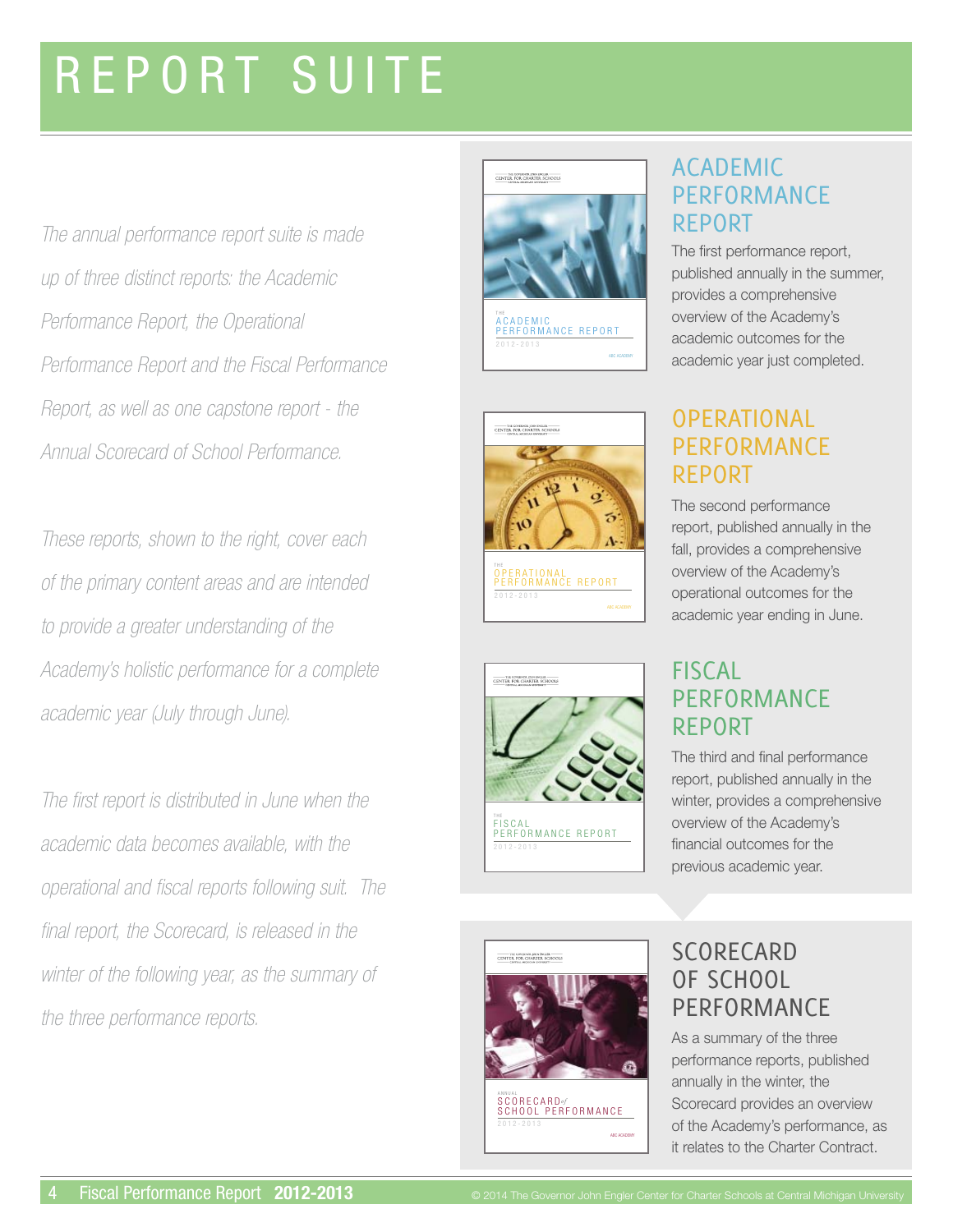# TABLE OF CONTENTS

### 6 ACADEMY OVERVIEW: DEMOGRAPHICS

## **8 SCHOOL FINANCE**<br>8 Overview

# **9 ACCOUNTING STRUCTURE**

### 10 BUDGETING

- 10 Overview
- 11 The Current School Environment

### 12 REVENUE

- 12 Overview
- 13 Enrollment & Revenue Timelines

## 14 EXPENDITURES 14 Overview

- 
- 15 Expenditures Breakdown

### 16 BORROWING HISTORY

16 Short-term & Long-term Borrowing

## 17 ANNUAL FINANCIAL AUDIT

### 18 FISCAL PERFORMANCE

- 18 Overview
- 19 Fund Balance & Liquidity

### 21 END NOTES

- 21 Resources, Acronyms & Glossary
- 23 Sources & Citations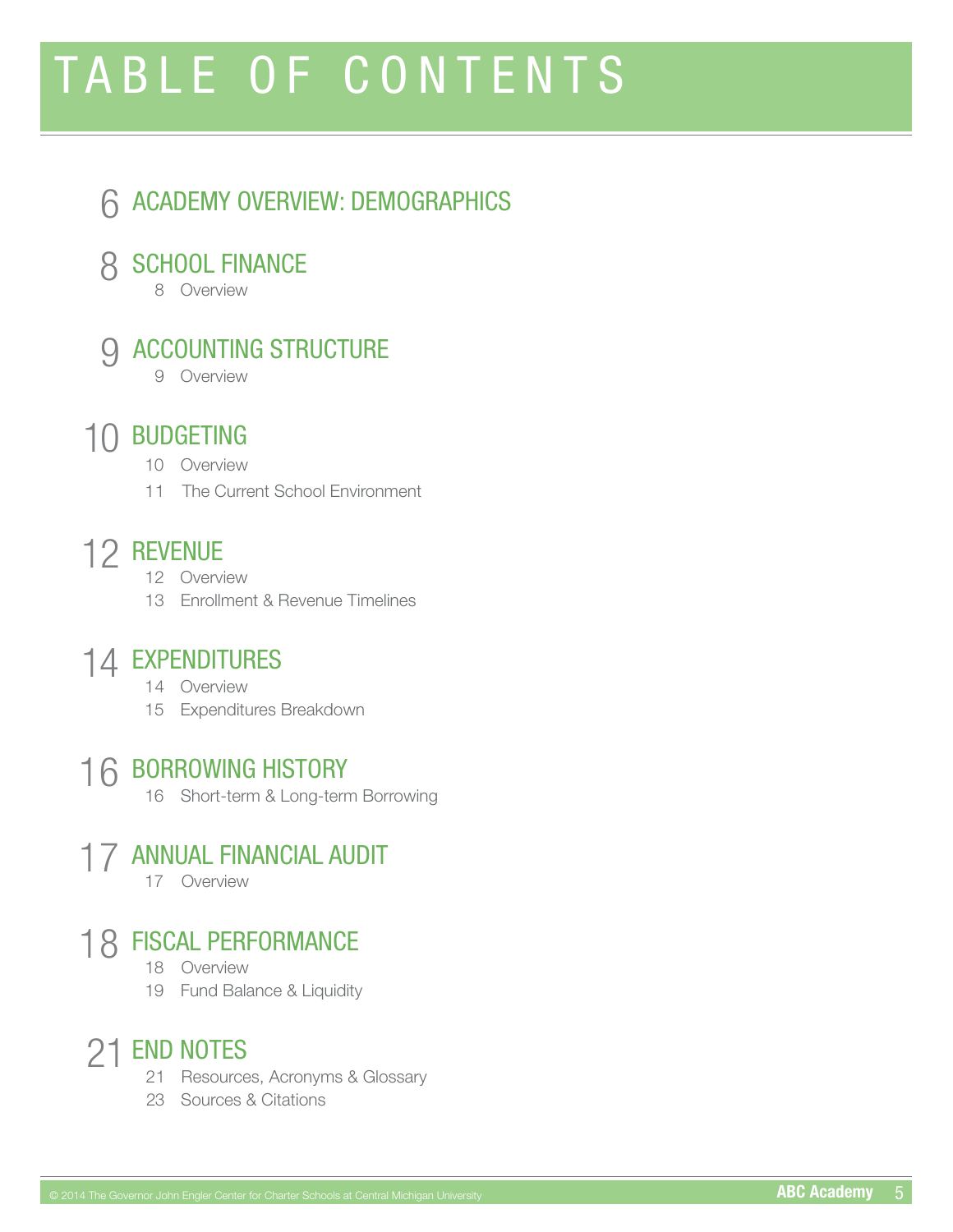### ACADEMY OVERVIEW DEMOGRAPHICS FOR THE 2012-2013 SCHOOL YEAR

Knowing your students and which communities they come from helps in understanding the make-up of the Academy and the student population it serves. The data displayed in this section represents a summary of the Academy's demographics for the 2012-2013 school year and provides an overview of trending and comparison information.

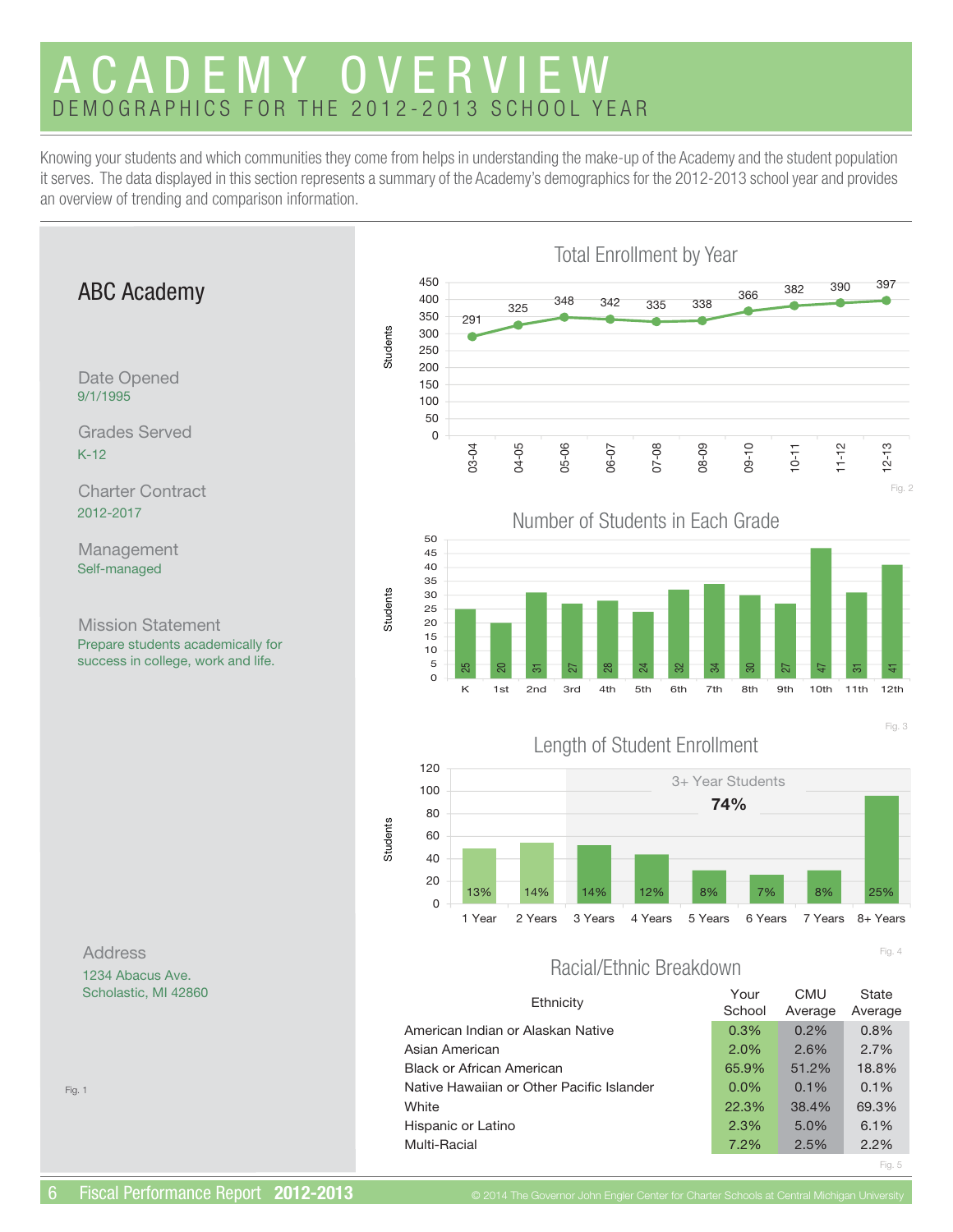#### SUBJECT/<br>GRADE 2012-2013 2011-2012 CHANGE **COMPOSITE** RESIDENT<br>DISTRICT STATE AVERA Reading 3 61.7% 56.4% 5.3% 72.3% 66.5% Reading 4 63.6% 69.0% -5.4% 67.6% 68.1% Reading 5 79.3% 60.0% 19.3% 74.4% 70.4% Reading 6 66.7% 70.6% -3.9% 72.5% 68.2% Reading 7 | 77.4% | 48.0% | 29.4% | 67.6% | 62.0% Reading 8 78.9% 44.0% 34.9% 65.5% 65.7% Reading 11 72.7% 57.7% 15.0% 59.8% 53.5% Math 3 42.6% 20.5% 22.1% 37.0% 40.9% Math 4 52.9% 23.3% 29.6% 40.2% 44.9% Math 5 33.3% 36.7% -3.4% 39.3% 45.7% Math 6 24.2% 35.3% -11.1% 37.3% 40.2% Math 7 39.4% 24.0% 15.4% 40.8% 38.4% Math 8 26.3% 12.5% 13.8% 32.4% 32.5% Math 11 28.1% 20.0% 8.1% 34.5% 28.6%

MEAP and MME Achievement Results

\*Family Education Rights and Privacy Act (FERPA) – Federal law that prohibits student identifi able education data from being publicly discussion ingite and integrity to the time, it can also that promote station identifiable data.

-- No Data Available.

### COMPOSITE RESIDENT DISTRICT

#### WHERE YOUR STUDENTS COME FROM

The Composite Resident District (CRD) is a breakdown of the traditional public school districts students would be assigned to if they were not enrolled in the Academy. Below is a list of those districts along with an illustrated map showing the Academy (red dot), including the surrounding traditional public school districts. Due to geographical constraints, the map may not show all the districts. Please refer to the list for a complete breakdown.

Fig. 6



| Students' Resident District               | Number of<br>Students from<br><b>Resident District</b> | Percent of<br>Students from<br><b>Resident District</b> |
|-------------------------------------------|--------------------------------------------------------|---------------------------------------------------------|
| Southfield Public School District         | 113                                                    | 29.7%                                                   |
| Farmington Public School District         | 42                                                     | 11.0%                                                   |
| West Bloomfield School District           | 40                                                     | 10.5%                                                   |
| Oak Park, School District of the City of  | 35                                                     | 9.2%                                                    |
| Hamtramck, School District of the City of | 34                                                     | 8.9%                                                    |
| Warren Consolidated Schools               | 21                                                     | 5.5%                                                    |
| Livonia Public Schools School District    | 11                                                     | 2.9%                                                    |
| Detroit City School District              | 10                                                     | 2.6%                                                    |
| Warren Woods Public Schools               | 8                                                      | 2.1%                                                    |
| Dearborn Heights School District #7       | $\overline{7}$                                         | 1.8%                                                    |
| Dearborn City School District             | 6                                                      | 1.6%                                                    |
| School District of the City of Royal Oak  | 6                                                      | 1.6%                                                    |
| Novi Community School District            | 6                                                      | 1.6%                                                    |
| <b>Bloomfield Hills Schools</b>           | 5                                                      | 1.3%                                                    |
| <b>Waterford School District</b>          | 5                                                      | 1.3%                                                    |
| Ferndale Public Schools                   | 5                                                      | 1.3%                                                    |
| Northville Public Schools                 | 4                                                      | 1.0%                                                    |
| Madison District Public Schools           | $\overline{4}$                                         | 1.0%                                                    |
| <b>Troy School District</b>               | $\overline{4}$                                         | 1.0%                                                    |
| Other                                     | 15                                                     | 3.9%                                                    |

Total Number of Districts: 28

### Free and Reduced Price Lunch Eligibility



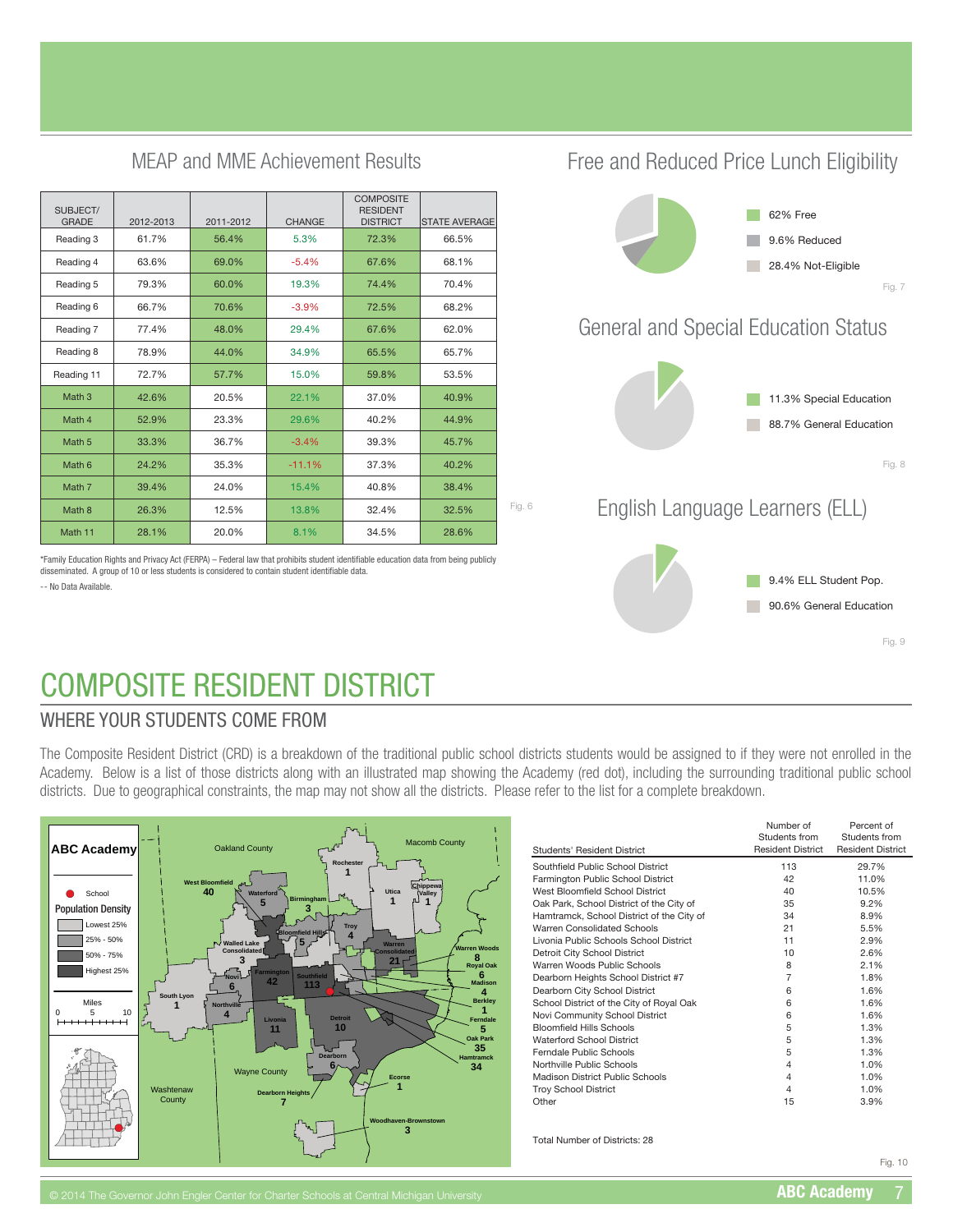### SCHOOL FINANCE OVERVIEW

#### Where Does Your Money Come From?

Fiscal management is critical to all organizations and charter public schools are no exception. Each charter public school is basically a multi-million dollar, non-profit entity that is accountable to taxpayers. As such, each board of directors is entrusted with significant public resources and has contractual obligations including the stated educational goal and related measures in its Charter Contract. It is critical that each board member has a thorough understanding of where and how the school's revenues are generated in order to effectively manage the outflow.

In 1994, Proposal A significantly changed the way public schools in Michigan were funded, and led to the establishment of charter public schools. Although all schools in Michigan receive a "foundation allowance" (or per-pupil funding), charter public schools are unlike their traditional counterpart in that they do not have taxing authority.

Your Academy's revenue can easily be divided into categories based on the source of revenue: local, state, federal or other. In each of these categories, the dollars would be either restricted – meaning the funds can only be used for a specific purpose – or unrestricted – funds that are available for general use.

Within these state and federal categories, there are significant sub-categories, referred to as categorical dollars, including special education, at-risk and title funding. Examples of local revenue include contributions or funding from local foundations, fee based school programs or student activities. Finally, the 'other' category would account for proceeds from long-term debt transactions and other unique transfer situations.

### The Flow of State Aid



The Academy's 2012-2013 foundation allowance was calculated based upon a "blended student count" consisting of 90% of the Academy's current year fall headcount (October 2012) and 10% of the Academy's prior spring headcount (February 2012).

The Michigan Department of Education, Office of State Aid and School Finance, calculates state aid based upon the blended student count and forwards the state aid payment information to the Michigan Department of Treasury for distribution.

As the Fiscal Agent for the Academy, the University receives the state aid and conducts the following activities:

- 1. The University oversight fee is calculated and withheld.
- 2. If applicable, long and/or short-term loan payments are withheld based upon the terms of the Academy's intercept agreement.
- 3. The University transfers the remaining funds electronically to the account designated by the Academy Board.

#### The Flow of State Aid

School districts and charter public schools alike are funded through the State School Aid Act and receive funding based upon the foundation allowance (or per-pupil funding). During 2012-2013, the maximum foundation allowance a charter public school could receive was \$7,110. The state's payment schedule provides for 11 state aid payments per year – beginning in October through the following August. These payments include the basic foundation allowance as well as categorical funding, including but not limited to, at-risk and special education dollars. In accordance with the Charter Contract, the University is the Fiscal Agent for the Academy Board for the limited purpose of receiving state aid payments. Although the Charter Contract allows up to 10 days, the University makes every attempt to process the state aid the same day it is received from the Michigan Department of Treasury. The Revised School Code allows the University to withhold 3% of all state aid but the University Board of Trustees has chosen to recognize the special needs and specific counts under categorical funding so it only applies the 3% to funds for general operating purposes. As a result, the effective rate applied for the University oversight fee for the 2012-2013 fiscal year was 2.81%.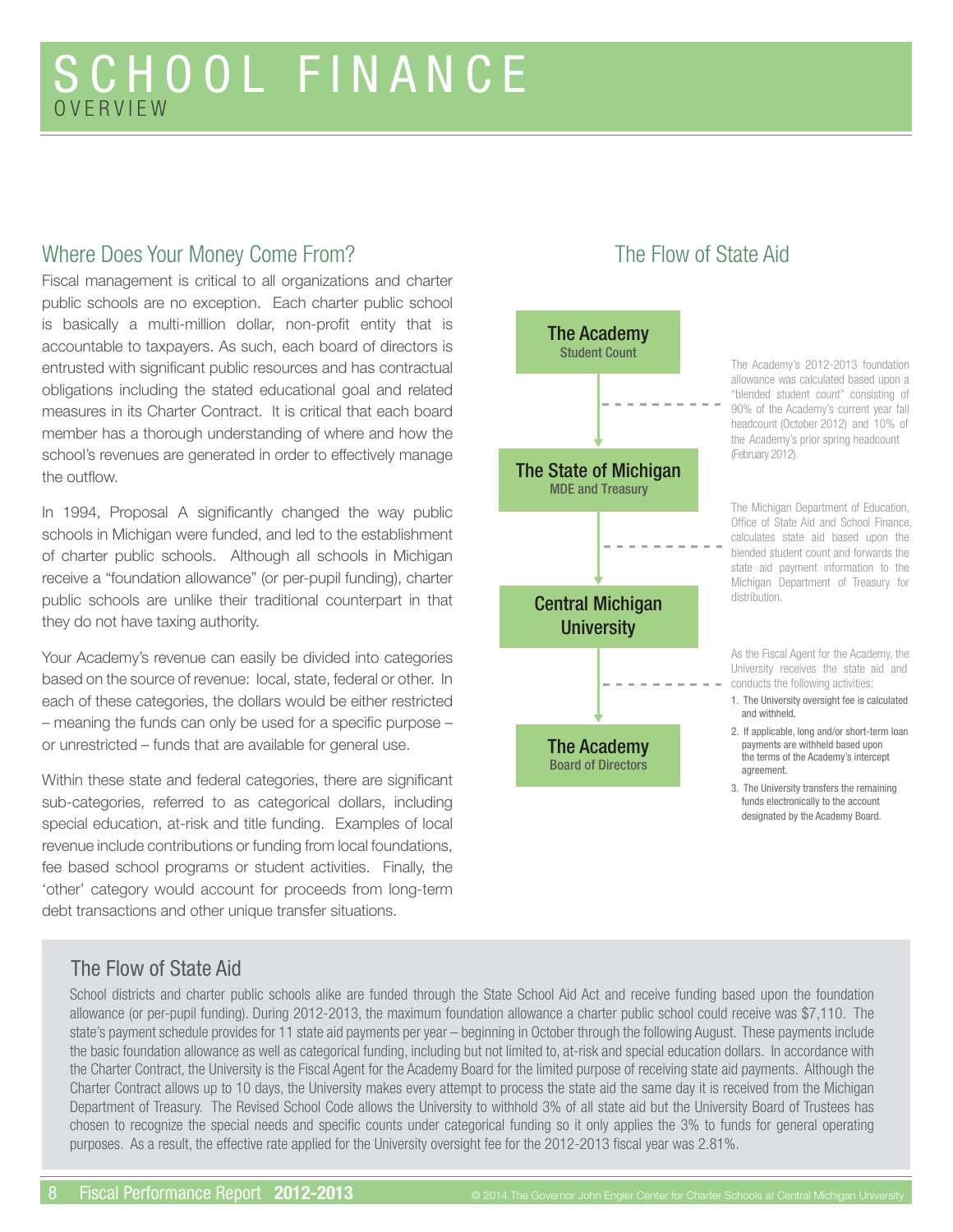#### Accounting Structure: The Basics

The Michigan Public School Accounting Manual, commonly referred to as Bulletin 1022, serves as the mandatory guide to the uniform classification and recording of accounting transactions for all Michigan school districts, including intermediate and local districts, as well as charter public schools. It was adopted in 1963 and underwent significant revisions in 1976, 1988 and 2004; it conforms to the 2003 federal Financial Accounting for Local and State School Systems. Revisions occur in order to conform to changes from the Governmental Accounting Standards Board and Generally Accepted Accounting Principles along with changes in legislation related to state and federal financial reporting requirements.

The primary purpose of the Michigan Public School Accounting Manual is to provide a standard framework for reporting financial data to the state. It is important that all schools recognize that the standardization of definitions and classifications is critical to the data gathering process. The Michigan Public School Accounting Manual provides the minimum requirements, thus allowing comparability in the recording and reporting of financial information for all school districts, regardless of size.

State law and the Charter Contract require the Academy to follow public sector accounting principles as well as the prescribed chart of accounts found in the Michigan Public School Accounting Manual. Annually, the Academy is required to submit its audited financial statements, as prepared by the board-approved independent certified public accountant, to both the Michigan Department of Education (MDE) and to the Center.

In addition, the Academy is required to submit its Financial Information Database (FID) data set to the State's Center for Educational Performance and Information (CEPI), as well as the Center. These data sets are used to compile significant reports, including required state and federal reporting. **Stakeholders, including legislators and bondholders, may refer to these public reports and could make decisions based upon the data presented within them. Therefore, it is crucial that the Academy Board make certain that systems and processes are in place to ensure a high level of data accuracy.**



For more information on the Michigan Public School Accounting Manual (Bulletin 1022), please visit:

http://www.michigan.gov/mde/0,4615,7-140-6530\_6605-

21321--,00.html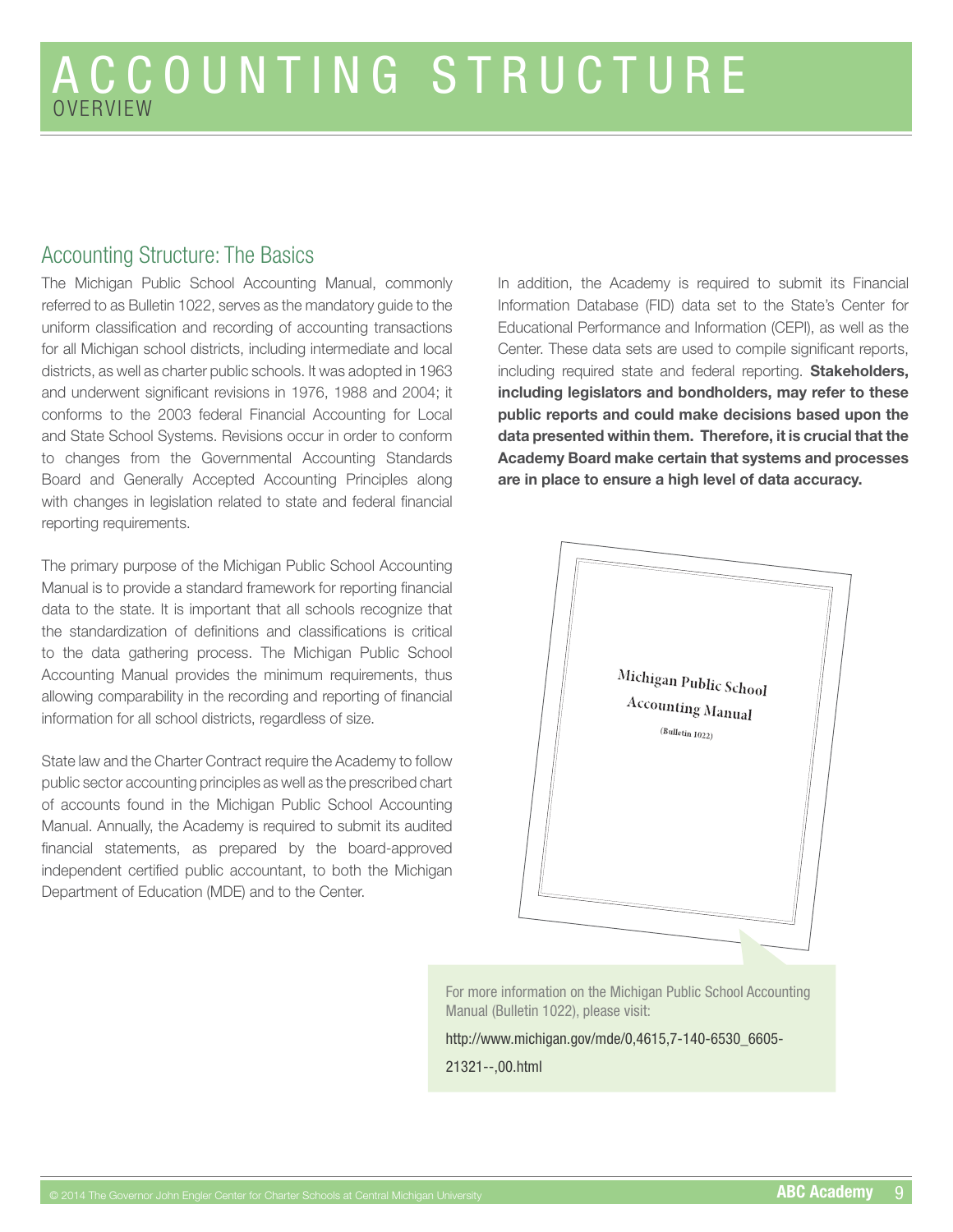#### Budgeting: The Basics

Developing and maintaining an effective operating budget is a critical function of the Academy Board. The Academy's budget should reflect a philosophy that supports the Academy's mission, vision and values and act as a financial plan; identifying the spending priorities and resources needed to deliver a quality educational program. As with traditional public schools, charter public schools follow specific laws surrounding the approval and administration of its budget. These laws are designed to offer transparency to the public.

The Uniform Budgeting and Accounting Act (UB&AA) requires budgets to be adopted annually prior to July 1st, the start of the fiscal year. Prior to adopting its budget, the Academy Board must first hold a public hearing as mandated by the Budget Hearings of Local Governments statute. The UB&AA and the Academy's Charter Contract Terms and Conditions outline specific budget requirements. For example, the UB&AA requires that the Board pass a General Appropriations Act, which is done by resolution, when formally approving the General Fund and Special Revenue Fund budget.

Another requirement of the UB&AA includes the Academy Board's designation, also by resolution, of a Chief Administrative Officer (CAO). The CAO has the responsibility to present the budget recommendations and detail to the Board. Additionally, the CAO must monitor whether a balanced budget is being maintained and expenditures are controlled. When the CAO notifies the Board that the revenues are going to be less than estimated, or expenditures are going to be greater than those used to formulate the original budget, the Board must amend the budget.

A budget amendment should be approved by the Academy Board prior to the expenditures exceeding the current appropriation. Most charter public schools will amend the budget shortly after the fall pupil count in order to align revenue estimates with the actual enrollment. Furthermore, this provides the Board with an opportunity to adjust its expenditures accordingly. There is no authority to amend the budget after year end.

Both the UB&AA and the State School Aid Act prohibit a board from passing a deficit budget; however, it is permissible for the Academy to use unappropriated fund balance to cover a current year operating deficit. At no time should the Academy's fund balance fall below \$0. A deficit fund balance is considered "illegal" by the UB&AA as well as the State School Aid Act; as such, this would be considered a violation of the Charter Contract and warrant the issuance of a Notice of Intent to Revoke by the Center.

#### Budget and Salary/Compensation Transparency Reporting

In July 2010, the State School Aid Act was amended (specifically, MCL 388.1618(2) and (3)) to include salary/compensation transparency reporting requirements for Michigan Public Schools in addition to the budget reporting requirements previously established. The legislation requires that the Academy's Budget and Salary/Compensation Transparency information be published on the Academy's website and available through a data link specifically titled "Budget and Salary/Compensation Transparency Reporting" on the Academy's Home Web Page. A summary of the Budget and Salary/Compensation Transparency Reporting guidelines can be found at: *http://www.michigan.gov/documents/mde/Budget\_Transparency\_ Reporting\_327912\_7.pdf.*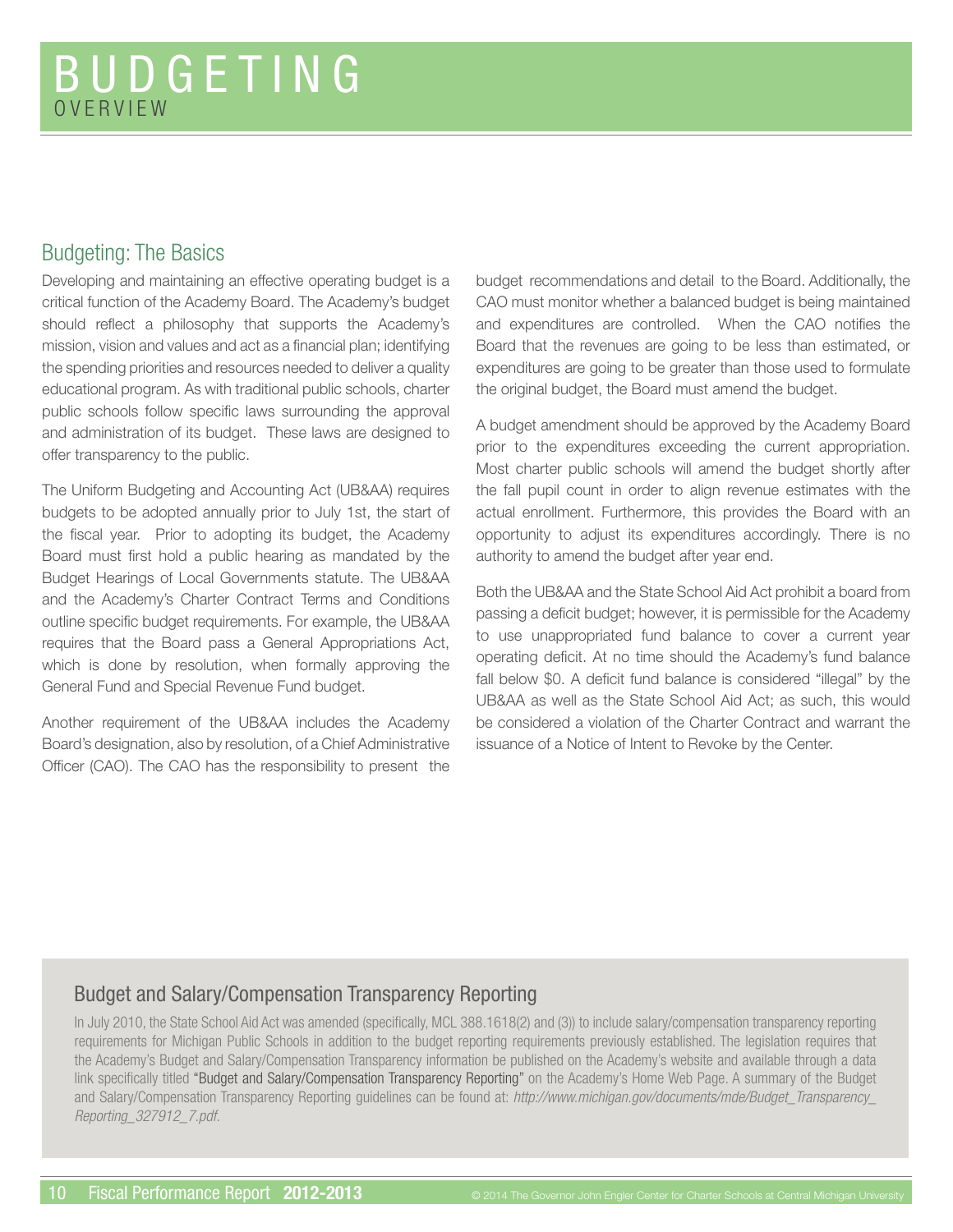### BUDGETING THE CURRENT SCHOOL ENVIRONMENT

### Budgeting in the Current School Environment

Having sound budget practices is essential to fiscal success. It  $\rightarrow$  Administrators is important to create a budget that is conservative, aligns with the educational and operational needs of the Academy and is flexible to adjust for unanticipated events. Examples of such events may include:

- Lower than anticipated enrollment
- Reductions in funding
- Facility improvements
- New educational requirements

It is well understood that the Academy Board cannot plan for every possible event; however, there are many things it can do to mitigate a potential problem, including, but not limited to:

- Create multiple budget scenarios at various enrollment and funding levels
- Set aside funds for capital improvements or enrollment fluctuations
- Create a multi-year capital budget facility, technology and transportation
- Establish board policy that requires a minimum fund balance

Annually, the Center publishes its Budgeting Requirements guide to assist the Academy Board through the various legally required steps that culminate in the approval of the Original Budget. A key component of the budget process is the formation of a budget timeline. While the Academy Board is required to approve the General Appropriations Act prior to July 1, preparing the budget can generally take several months. A detailed timeline provides a clear set of expectations for both the Academy's board and administration. While not required, the Center recommends that the Academy Board approve a timeline annually at the beginning of the budget process. This provides an opportunity to adjust the timeline based on either positive or negative lessons learned from the previous year's process.

For more information on the Budget Requirements Guide, please visit:

### http://www.TheCenterforCharters.org

| THE GOVERNOR JOHN ENGLER-<br>CENTER FOR CHARTER SCHOOLS<br>CENTRAL MICHIGAN UNIVERSITY |                                                                                                                                                                                                                                                                                                                                                                                                                                                                                                                |  |
|----------------------------------------------------------------------------------------|----------------------------------------------------------------------------------------------------------------------------------------------------------------------------------------------------------------------------------------------------------------------------------------------------------------------------------------------------------------------------------------------------------------------------------------------------------------------------------------------------------------|--|
|                                                                                        |                                                                                                                                                                                                                                                                                                                                                                                                                                                                                                                |  |
|                                                                                        |                                                                                                                                                                                                                                                                                                                                                                                                                                                                                                                |  |
|                                                                                        |                                                                                                                                                                                                                                                                                                                                                                                                                                                                                                                |  |
|                                                                                        |                                                                                                                                                                                                                                                                                                                                                                                                                                                                                                                |  |
|                                                                                        | BUDGETING<br>REQUIREMENTS   2013-14                                                                                                                                                                                                                                                                                                                                                                                                                                                                            |  |
|                                                                                        | FISCAL PERFORMANCE QUIDE TO THE UNIFORM BUDGETING AND ACCOUNTING ACT REQUIREMENTS                                                                                                                                                                                                                                                                                                                                                                                                                              |  |
|                                                                                        | One of the main goals of The Governor John Engler Center For Charles Schools (Center) is<br>to contentibly shearings and automate the regulatory reporting process for the schools we                                                                                                                                                                                                                                                                                                                          |  |
|                                                                                        | charter. The showy besind this goal is shall by making the notification and reporting process<br>mouthing, add to start a source of the first to detected to move a line mouthing it materials. In this section to the<br>Third is the start of the first of move than to detected to move in program materials. In the fight that<br>mission and preparing students for success in college, work and life.                                                                                                    |  |
|                                                                                        | The Oerlar's Fiscal Performance & Accountability Unit (FP&A) strives to provide useful<br>the women of a second continuum and a second women of the state women with controller por with the<br>comments of products and work was constructed and applicable law. The FPBA Link is pleased                                                                                                                                                                                                                     |  |
|                                                                                        | preparing the Academy's annual operating budget.                                                                                                                                                                                                                                                                                                                                                                                                                                                               |  |
|                                                                                        | We hope that you will use that document as a resource to help you anticipate reporting<br>one the party and put the water and supported the PY2013-14 Original Budgets, please USA:n this<br>continuous water put the water and continuous the PY2013-14 Original Budgets, please USA:n this<br>meteorites to applies the property in the second to the content of the second second second the second second<br>- Management of the second second the week. This document is also available on our website as |  |
|                                                                                        |                                                                                                                                                                                                                                                                                                                                                                                                                                                                                                                |  |
|                                                                                        | Sincerely.<br>Derried Stair                                                                                                                                                                                                                                                                                                                                                                                                                                                                                    |  |
|                                                                                        | Derrick R. Stair, CPA<br>Director, Fiscal Performance & Accountability                                                                                                                                                                                                                                                                                                                                                                                                                                         |  |
|                                                                                        |                                                                                                                                                                                                                                                                                                                                                                                                                                                                                                                |  |
|                                                                                        | O 2013 Central Michigan University, the Greenral Jack Englis Create for Charles Schools                                                                                                                                                                                                                                                                                                                                                                                                                        |  |
|                                                                                        |                                                                                                                                                                                                                                                                                                                                                                                                                                                                                                                |  |

#### **Budget Timeline Example:**

| <b>January</b>  | Budget requests are submitted internally                                     |
|-----------------|------------------------------------------------------------------------------|
| <b>February</b> | Requests are prioritized and cost estimates prepared                         |
| <b>March</b>    | Budget is prepared and CAO presents to budget<br>committee                   |
| April           | Budget committee reviews, adjusts as necessary and<br>presents to full board |
| <b>May</b>      | Public budget hearing and budget approval                                    |
| June.           | Budget approval (if not approved in May)                                     |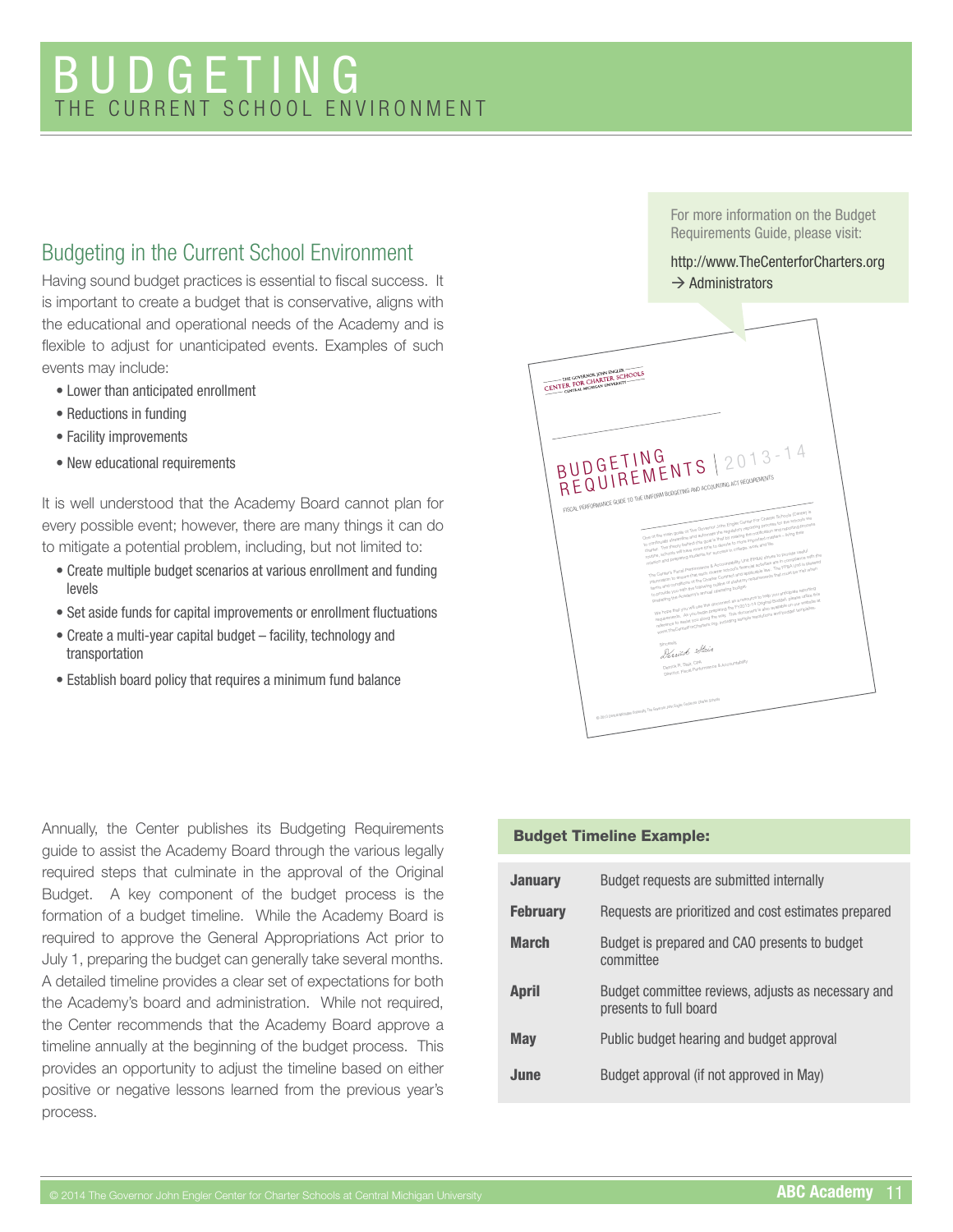#### Revenue: The Basics

As previously stated, the majority of the Academy's revenue comes from the State in the form of state aid (see p. 8). Unlike traditional public schools, charter public schools do not have taxing authority to raise funds for capital or technology investments, so facility, capital and technology projects must be paid for by using state aid funds.

Consistent with traditional public schools, charter public schools receive funding based upon a "blended student count." The 2012-2013 foundation allowance was calculated based upon a blended student count consisting of 90% of the Academy's current year fall headcount (October 2012) and 10% of the prior year's spring headcount (February 2012). Given the significance of these pupil counts, it is critical that the Academy's budget assumptions are based upon realistic enrollment estimates.

For more information on Michigan's State School Aid Act, please visit:

http://www.legislature.mi.gov/documents/mcl/pdf/mclact-94-of-1979.pdf

By law, the base foundation allowance received by a charter public school may not exceed the per-pupil base foundation allowance received by the local school district in which the Academy resides, or \$7,110 (for 2012-2013), whichever is lower. The Academy's enrollment, foundation allowance and total state revenue history are detailed in the accompanied charts.

### Your Academy's Revenue

|                       | 2009-2010   |                        | 2010-2011   |                        | 2011-2012   |                        | 2012-2013     |                               |
|-----------------------|-------------|------------------------|-------------|------------------------|-------------|------------------------|---------------|-------------------------------|
|                       | Amount      | Percent of<br>Revenues | Amount      | Percent of<br>Revenues | Amount      | Percent of<br>Revenues | <b>Amount</b> | Percent of<br><b>Revenues</b> |
| Revenues              |             |                        |             |                        |             |                        |               |                               |
| Local                 | \$15,604    | $< 1\%$                | \$12,874    | $< 1\%$                | \$19,477    | $<1\%$                 | \$14,522      | $< 1\%$                       |
| <b>State</b>          | \$3,031,743 | 78%                    | \$3,307,009 | 85%                    | \$3,033,200 | 83%                    | \$2,941,546   | 86%                           |
| Federal               | \$831,550   | 21%                    | \$574.891   | 15%                    | \$541,612   | 15%                    | \$445,416     | 13%                           |
| Other                 | \$0         | 0%                     | \$10,589    | $< 1\%$                | \$47,733    | 1%                     | \$0           | 0%                            |
| <b>Total Revenues</b> | \$3,878,897 |                        | \$3,905,363 |                        | \$3,642,022 |                        | \$3,401,484   |                               |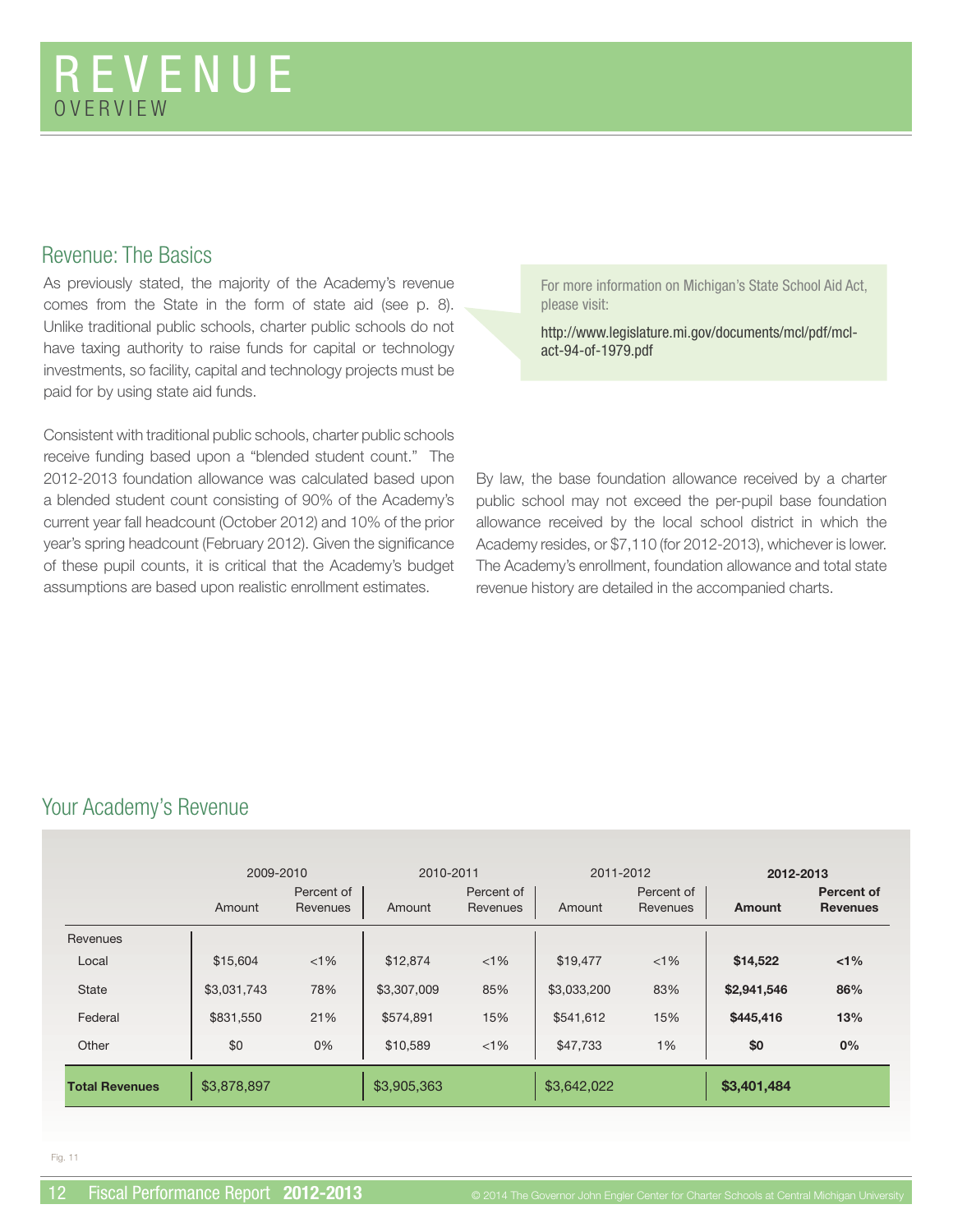### REVENUE ENROLLMENT & REVENUE TIMELINES







**Total State Revenue** (in millions)

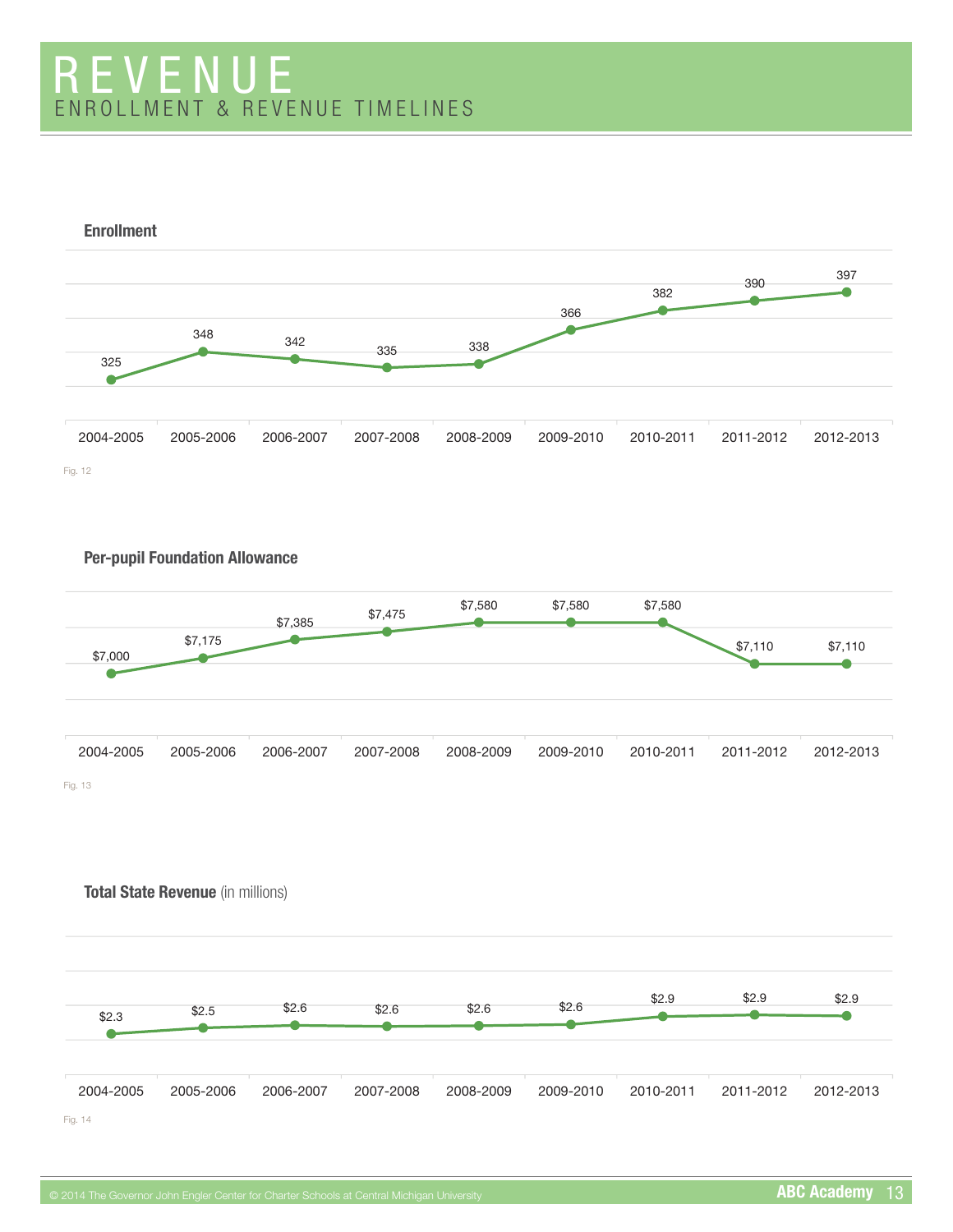### EXPENDITURES OVERVIEW

#### Expenditures: The Basics

High performing academies generally adopt sound fiscal practices designed to maximize student achievement and support their mission and vision. Through effective allocation of resources and control of expenditures, the Academy is better able to recruit and retain highly effective teachers, provide a quality learning environment, meet the needs of struggling, at-risk or gifted students and ensure that the educational program, as defined in the Charter Contract, is fully implemented.

As fiscal stewards, the Academy Board is charged with ensuring that management efficiently controls costs while effectively delivering the quality educational program defined within the Charter Contract. Prudent spending and cost control should result in the Academy reporting a surplus of revenues over expenditures,

which accumulates as its fund balance. Below are the Academy's expenditures, which show the Academy's spending over the past four years.

The majority of the Academy's expenditures fall under two main categories: Instruction and Supporting Services. Instructional expenditures are related to activities dealing directly with teaching and learning. Supporting Services account for the non-instructional spending that supports the instructional program. A major component of Supporting Services are occupancy expenditures, which are associated with building operations and maintenance in addition to debt service obligations. The charts on the facing page reflect the Academy's spending related to these expenditure categories for the fiscal year ending June 30, 2013.

|                                                     |                          | 2009-2010                         | 2010-2011                |                            |                          | 2011-2012                  |                        | 2012-2013                         |
|-----------------------------------------------------|--------------------------|-----------------------------------|--------------------------|----------------------------|--------------------------|----------------------------|------------------------|-----------------------------------|
|                                                     | Amount                   | Percent of<br><b>Expenditures</b> | Amount                   | Percent of<br>Expenditures | Amount                   | Percent of<br>Expenditures | Amount                 | Percent of<br><b>Expenditures</b> |
| <b>Total Revenues</b>                               | \$3,878,897              |                                   | \$3,905,363              |                            | \$3,642,022              |                            | \$3,401,484            |                                   |
| Expenditures                                        |                          |                                   |                          |                            |                          |                            |                        |                                   |
| Instruction                                         | \$1,893,214              | 49%                               | \$1,835,670              | 48%                        | \$1,471,400              | 42%                        | \$1,385,607            | 42%                               |
| <b>Basic</b><br><b>Added Needs</b>                  | \$1,032,451<br>\$860,763 |                                   | \$1,246,569<br>\$589,101 |                            | \$1,022,366<br>\$449,034 |                            | \$943,685<br>\$441,922 |                                   |
| <b>Supporting Services</b>                          | \$1,333,345              | 35%                               | \$1,540,947              | 40%                        | \$1,479,587              | 43%                        | \$1,320,082            | 40%                               |
| Pupil                                               | \$78,468                 |                                   | \$30,325                 |                            | \$82,652                 |                            | \$106,584              |                                   |
| <b>Instructional Staff</b>                          | \$73,718                 |                                   | \$95,469                 |                            | \$116,336                |                            | \$106,392              |                                   |
| General Administration                              | \$182,859                |                                   | \$706,651                |                            | \$613,722                |                            | \$478,277              |                                   |
| School Administration                               | \$647,791                |                                   | \$216,921                |                            | \$159,305                |                            | \$162,933              |                                   |
| <b>Business</b>                                     | \$92,499                 |                                   | \$106,014                |                            | \$38,062                 |                            | \$33,701               |                                   |
| Operations and Maint.                               | \$179,910                |                                   | \$190,180                |                            | \$217,567                |                            | \$182,408              |                                   |
| Transportation                                      | \$78,100                 |                                   | \$167,989                |                            | \$203,449                |                            | \$181,195              |                                   |
| Central                                             | \$0                      |                                   | \$7,473                  |                            | \$38,619                 |                            | \$62,530               |                                   |
| Other                                               | \$0                      |                                   | \$19,924                 |                            | \$9,876                  |                            | \$6,063                |                                   |
| <b>Community Services</b>                           | \$31,129                 | < 1%                              | \$34,150                 | $< 1\%$                    | \$27                     | $< 1\%$                    | \$610                  | 1%                                |
| Outgoing Transfers and<br><b>Other Transactions</b> | \$583,319                | 15%                               | \$431,159                | 11%                        | \$516,542                | 15%                        | \$558,180              | 17%                               |
| <b>Total Expenditures</b>                           | \$3,841,007              |                                   | \$3,841,926              |                            | \$3,467,556              |                            | \$3,264,480            |                                   |
| Revenues over Expenditures                          | \$37,890                 | < 1%                              | \$63,437                 | 2%                         | \$174,466                | 5%                         | \$137,004              | 4%                                |
| <b>Ending Fund Balance</b>                          | \$192,506                | 5%                                | \$255,943                | 7%                         | \$430,409                | 12%                        | \$567,414              | 17%                               |

#### Your Academy's Expenditures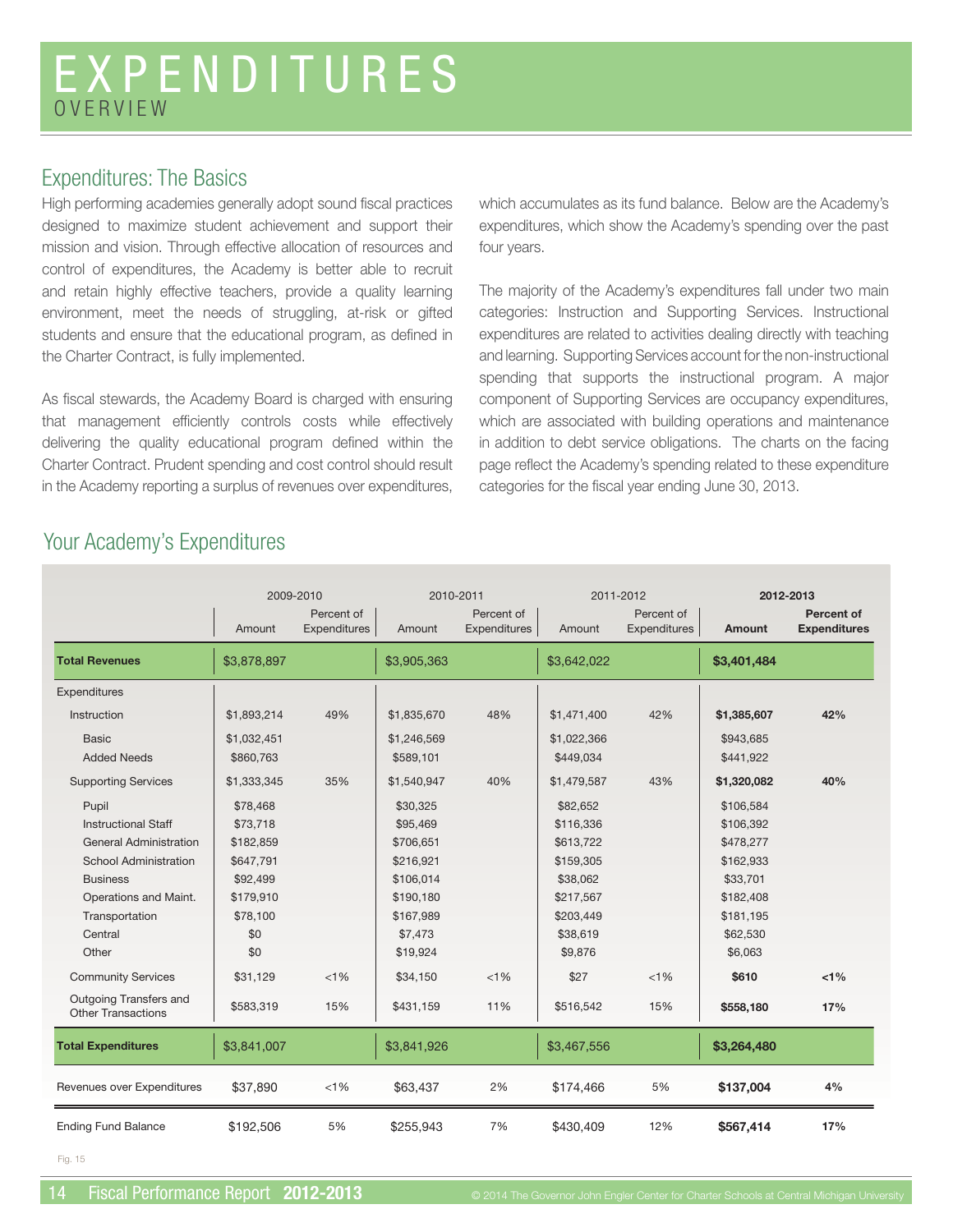### EXPENDITURES EXPENDITURES BREAKDOWN

#### **INSTRUCTIONAL EXPENDITURES**

These include teachers, teacher assistants, textbooks, classroom supplies and resources dealing directly with the instructional program. These are direct classroom expenditures.

#### **SUPPORTING SERVICES EXPENDITURES**

These include the cost of services that provide administrative, technical and logistical support to facilitate and enhance instruction. This classification of expenditures includes non-classroom expenditures.

#### **OCCUPANCY EXPENDITURES**

These are a combination of expenditures related to keeping the physical plant open, clean and ready for daily use, which include lease payments, debt service, maintenance, improvements and other miscellaneous expenses related to the facility.



*The Center acknowledges that there are differing models of management approaches utilized by academies and accounts for these differences through various reporting mechanisms. These mechanisms include all aspects*  of the Academy's financial reporting from budgets (original and amended) to the audited financial statements and associated management letter. To help put this information into perspective, this report includes comparison information, such as the industry standard and averages. These comparators should, however, be taken into context with other factors at the Academy as they may not accurately reflect long-term planning and other unknown *influences that are unique and specific to the Academy.*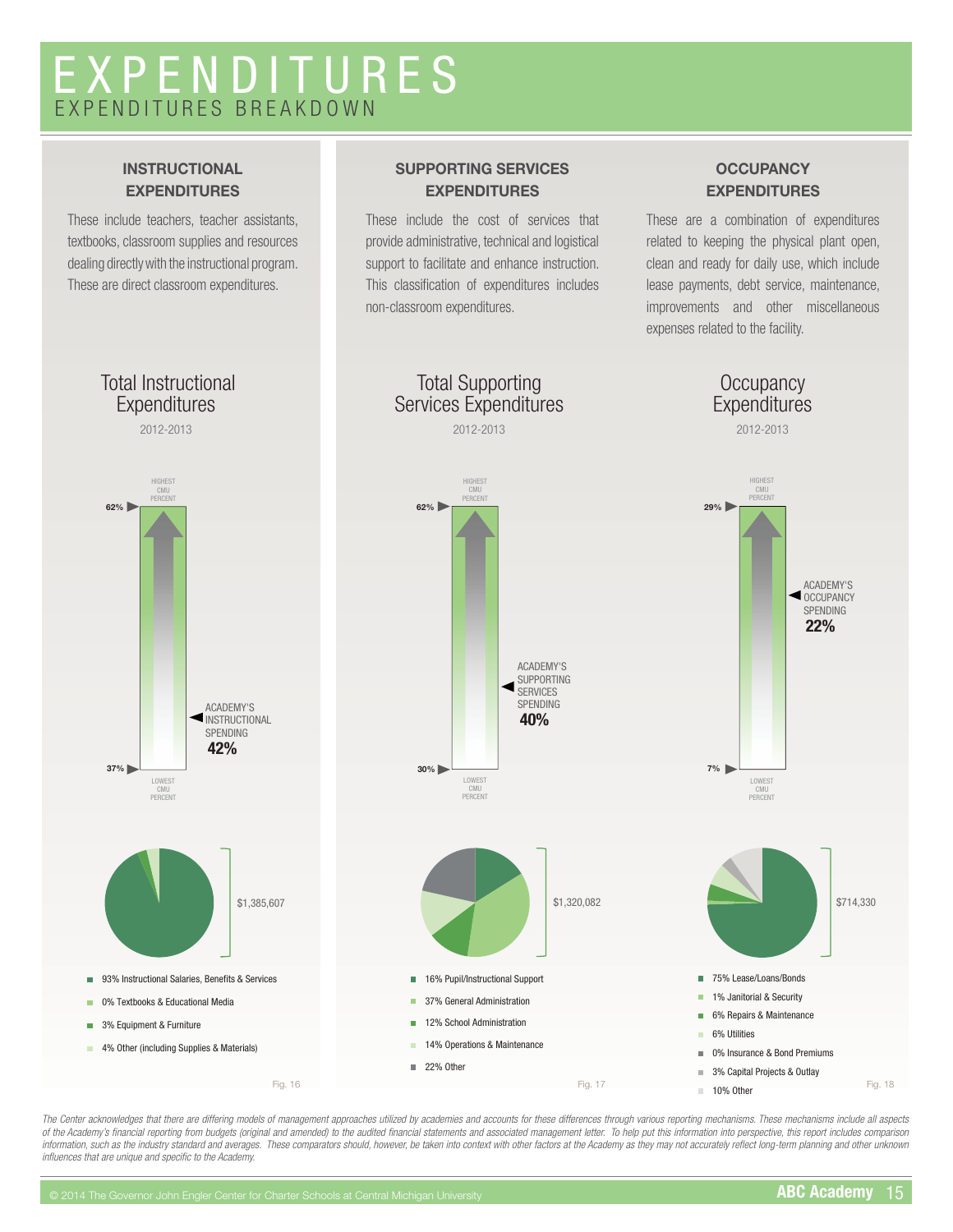### BORROWING HISTORY SHORT-TERM & LONG-TERM BORROWING

#### Financings: The Basics

The financial market and access to facility financing have greatly evolved since the inception of charter public schools. Lenders credit much of this access and availability to the stability and success of charter public schools, as well as the strong oversight by authorizers, like CMU. Since charter public schools do not have the same general authority to borrow money like private corporations, nor do they have taxing authority like traditional public schools, prior to entering into a financial obligation, the Academy must first receive approval from the state – specifically the Department of Treasury (Treasury). This process is known as obtaining "qualified status."

The easiest way to accomplish this is by submitting the Academy's annual financial audit and completing the required submission by December 31<sup>st</sup> each year. In the event the Academy fails to obtain "qualified status," it may still be able to enter into a financing; however, it will require approval from Treasury prior to each borrowing. This process is timeconsuming and also has substantially higher costs associated with it. It is important to remember that when seeking "qualified status," Treasury is not assessing the Academy's credit quality; it only considers compliance with the requirements of the Revised Municipal Finance Act (PA 34 of 2001).

#### Short-term & Long-term Borrowings

Since state aid payments are only distributed eleven (11) times, on or after the 20th of each month (October through August with no payment issued during the month of September), the Academy may need to utilize a State Aid Anticipation Note (SAAN), also known as a cash flow borrowing or "bridge loan" as a way to bridge the gap in state aid payments. The Academy has the authority to incur temporary debt for cash flow purposes (MCL 380.504a(e)). It also has authority to enter into a line of credit for cash flow borrowings; however, that requires specific approval from the Treasury (MCL 380.1225) in addition to the qualified status previously discussed. These SAAN's cannot exceed 372 days or 70% of the Academy's total state aid (MCL 380.1225).

The Academy also has authority to acquire real and personal property (MCL 380.504a(b)). As such, it also has authority to borrow money and issue bonds (MCL 380.504a(g)). Common structures for long-term, facility financings include:

- Bank Loan
- Bond Issuance
- Land Contract See p. 21 for glossary

### Your Academy's Borrowing History

Below is a table that represents your Academy's financings over the past three years. The percentage rates for each borrowing are also **included for the Academy's short-term borrowings (12 months or less than 372 days) as of June 30, 2013, per the Academy's short-term borrowing documents as received by the Center. Total outstanding long-term debt represents the Academy's total long-term (more than 1**  year) outstanding debt as of June 30, 2013, per the Academy's audited financial statements.

|           |                              | <b>Academy Short-term Borrowing</b> |                        |                       |                           | <b>CMU Average Short-term Borrowing</b> |                                            |
|-----------|------------------------------|-------------------------------------|------------------------|-----------------------|---------------------------|-----------------------------------------|--------------------------------------------|
|           | <b>Borrowed</b><br>Amount #1 | Percentage<br>Rate #1               | Borrowed<br>Amount #2  | Percentage<br>Rate #2 | <b>Borrowed</b><br>Amount | Percentage<br>Rate                      | <b>Total Outstanding</b><br>Long-term Debt |
| 2010-2011 | \$420,000                    | 3.04%                               | $- -$                  | $- -$                 | \$957.884                 | 3.43%                                   | \$6,190,000                                |
| 2011-2012 | \$460,000                    | 2.90%                               | $- -$                  | $\qquad \qquad -$     | \$877,018                 | 3.39%                                   | \$6,190,000                                |
| 2012-2013 | \$500,000                    | 2.95%                               | $\qquad \qquad \cdots$ | --                    | \$922,556                 | 3.68%                                   | \$6,190,000                                |

-- No Data Available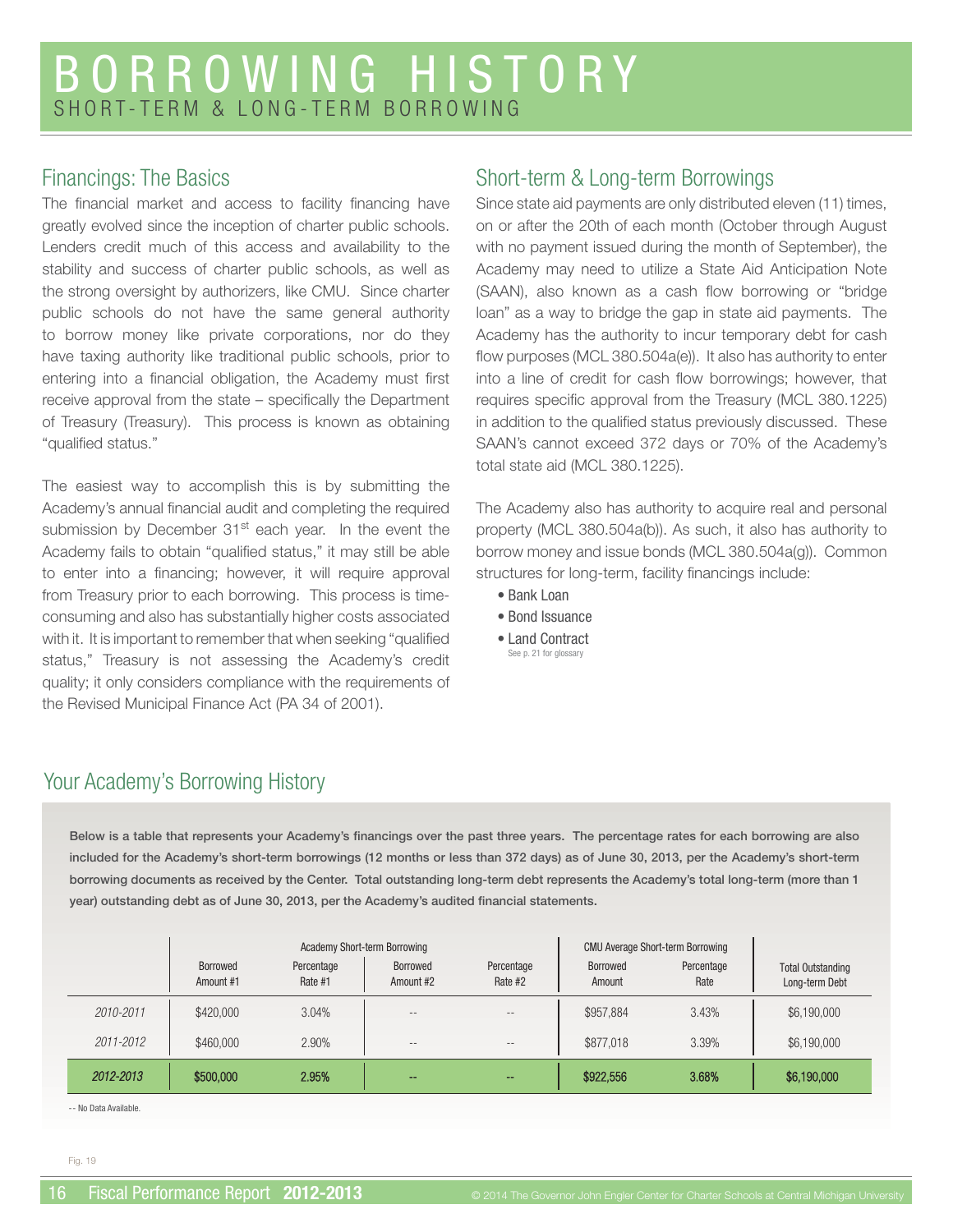### ANNUAL FINANCIAL AUDIT OVERVIEW

#### Annual Financial Audit: The Basics

The State School Aid Act requires the Academy to engage an independent certified public accountant to conduct an annual financial audit of the Academy. This process is initiated when the Board approves the auditor's engagement letter outlining the services that will be provided, which should include the cost of the audit.

The Center recommends that the Academy Board stipulate the date upon which they require the auditor to present the audited financial statements to the Academy Board. Failure to comply with the State's November 15th deadline will result in withholding of the Academy's monthly state aid payments until such time as the audited financial statements are on file with the Michigan Department of Education, Office of Audits.

In addition to the engagement letter and the audited financial statements, the Master Calendar of Reporting Requirements requires academies to submit all letters issued by the Academy's auditor, as well as all Board-approved responses to any findings and recommendations that were identified. These

findings and recommendations can be found in various places throughout the audited financial statements and related letters so it is imperative that the Academy Board responds to all items.

The Center's review of the findings and recommendations includes an analysis of whether it is a repeat item from the prior year and whether or not the previous Board-approved response indicated an expectation that the issue would be resolved in a timely manner. If a policy was developed or implemented and the Academy's administration did not adhere to the Board's directive, then the repeat finding may indicate to the Board that it has issues or concerns that extend beyond simply what was identified in the audit finding.

> A list of all independent accounting firms that have experience auditing school districts, including charter public schools, can be found on the Michigan Department of Education's website:

http://www.michigan.gov/documents/mde/ AuditorList2012\_419152\_7.pdf

| Findings/Recommendations and Board-approved Response                                                                                                                                                                                                                                                                                                                                                        | <b>Repeat Item</b> |
|-------------------------------------------------------------------------------------------------------------------------------------------------------------------------------------------------------------------------------------------------------------------------------------------------------------------------------------------------------------------------------------------------------------|--------------------|
| Recommendation<br>Many key financial functions are performed solely by the Business Manager. This lack of segregation of duties subjects the Academy to an increased risk of asset<br>misappropriation.                                                                                                                                                                                                     |                    |
| Response<br>The Academy Board has been aware of this issue for many years. Due to our size and lack of additional funding we have not been able to hire additional personnel<br>to ensure proper segregation of duties.                                                                                                                                                                                     |                    |
| <b>Significant Deficiency</b><br>We noted multiple occurrences in-which payroll information found in the employee files did not agree with the Academy's payroll records.<br>Response<br>The Academy's payroll provider will review the matter.                                                                                                                                                             | Ν                  |
| <b>Significant Deficiency</b><br>The Academy's internal controls require purchase orders be written in advance of purchases being made. Our audit noted a significant number of purchase orders that<br>were dated after the invoice to which they relate. The Academy is not following its established procedures and expenditures are being incurred prior to purchase<br>orders actually being approved. | $\vee$             |
| Response<br>Management has implemented changes to the purchase order procedure to ensure purchases are approved prior to the purchase actually taking place. The Board<br>Treasurer will review the status of the revised procedures with the Business Manager on a quarterly basis.                                                                                                                        |                    |
| Significant deficiency and material noncompliance with laws and regulations<br>During our review of the Title I program, we noted multiple occurrences of noncompliance with federal grant requirements.                                                                                                                                                                                                    | N                  |
| Response<br>The Academy Board recognizes this as a serious matter and will seek additional grant compliance training for our staff that are responsible for this program. A grant                                                                                                                                                                                                                           |                    |

expert will also be hired to review the program on a periodic basis.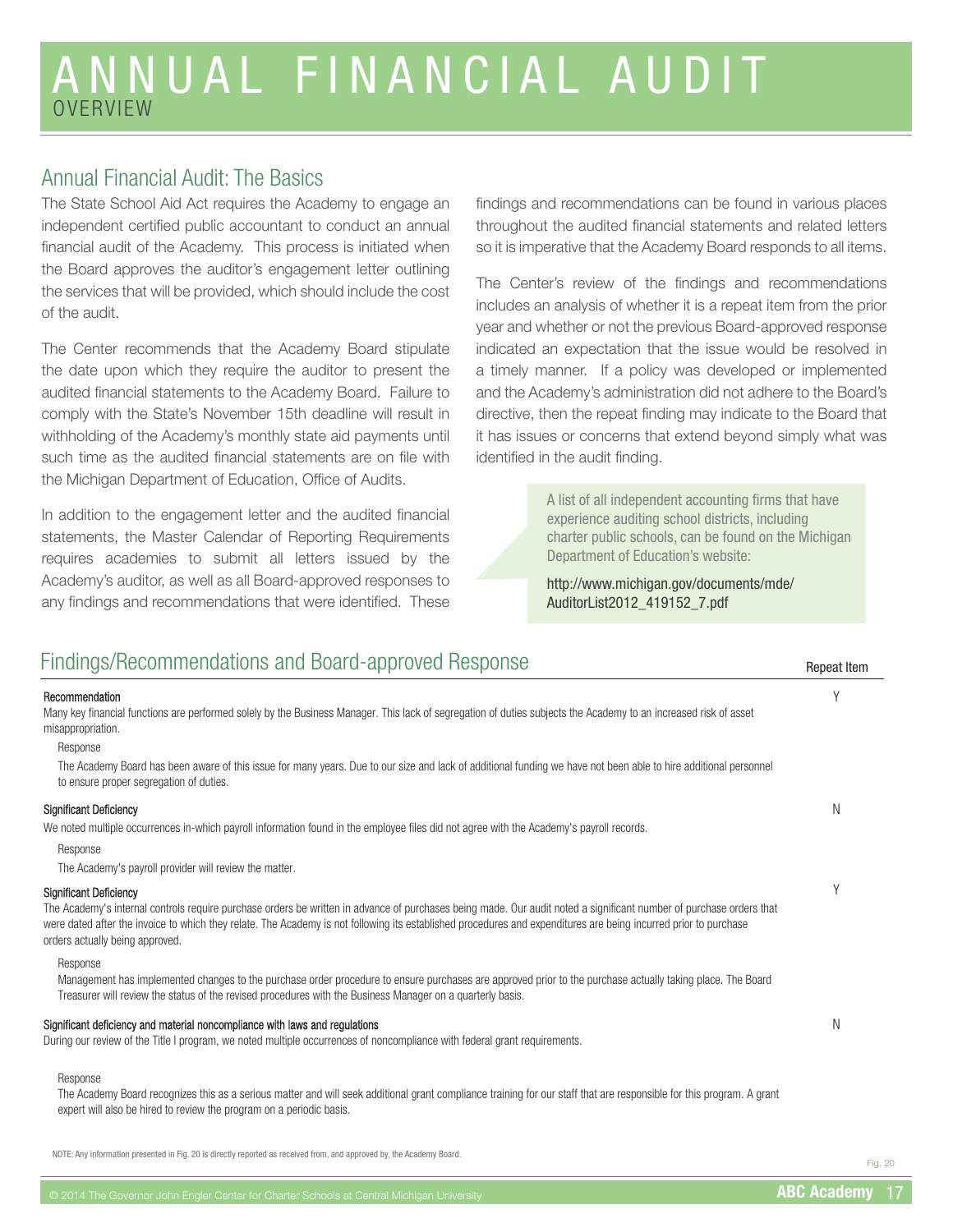### FISCAL PERFORMANCE OVERVIEW

An essential function of the Academy Board is to use financial reporting as a tool to ensure that the approved budget remains on track throughout the course of the fiscal year. The Academy's administration presents interim financial statements to the Board monthly, while the Center receives them on a quarterly basis. Comparing the Academy's year ending June 30 interim financial statements to the audited financial statements provides an opportunity to measure the accuracy of the Academy's financial reporting. Additionally, when the year is over, it is equally important to review how well the Academy remained aligned with the final budget and ensure that variances are explained and understood since they can have a long-term impact on the Academy's fiscal sustainability.

#### Final Budget vs. the Audited Financial Statements

The chart below compares the Academy's final approved budget and its audited financial statements for the year ending June 30, 2013. The **Academy Board should inquire about large variances, both positive and negative, as they could have an impact on subsequent budgets.** 

|                               | <b>Final Budget</b> | Audited Financial Statements <sup>1</sup> | Positive (Negative)<br>Variance | Percent |
|-------------------------------|---------------------|-------------------------------------------|---------------------------------|---------|
| <b>Total Revenues</b>         | \$3,440,753         | \$3,401,484                               | (\$39,269)                      | $-1%$   |
| <b>Total Expenditures</b>     | \$3,430,163         | \$3,264,480                               | \$165,683                       | 5%      |
| Revenues over<br>Expenditures | \$10,590            | \$137,004                                 | \$126,414                       |         |
| <b>Ending Fund Balance</b>    | \$441,000           | \$567,414                                 | \$126,414                       | Fig. 21 |

#### Interim Financial Statements vs. the Audited Financial Statements

The chart below compares the Academy's interim financial statements and its audited financial statements for the year ending June 30, 2013. **Large variances could indicate that substantial audit adjustments were required. In this case, the Academy Board should inquire and review the information.** 

|                               | Interim Financial Statements <sup>2</sup> | Audited Financial Statements <sup>1</sup> | Positive (Negative)<br>Variance | Percent |
|-------------------------------|-------------------------------------------|-------------------------------------------|---------------------------------|---------|
| <b>Total Revenues</b>         | \$3,303,529                               | \$3,401,484                               | \$97,955                        | 3%      |
| <b>Total Expenditures</b>     | \$3,256,659                               | \$3,264,480                               | (\$7,821)                       | 0%      |
| Revenues over<br>Expenditures | \$46,870                                  | \$137,004                                 | \$90,134                        |         |
| <b>Ending Fund Balance</b>    | \$477,280                                 | \$567,414                                 | \$90,134                        | Fig. 22 |

 $1$  For the purpose of the charts on this page, Audited Financial Statements data was sourced from the FID.

 $^2$  For the purpose of the chart on this page, Interim Financial Statements data was sourced from the year ending 4th Quarter Financial Statements as submitted by the Academy to the Center.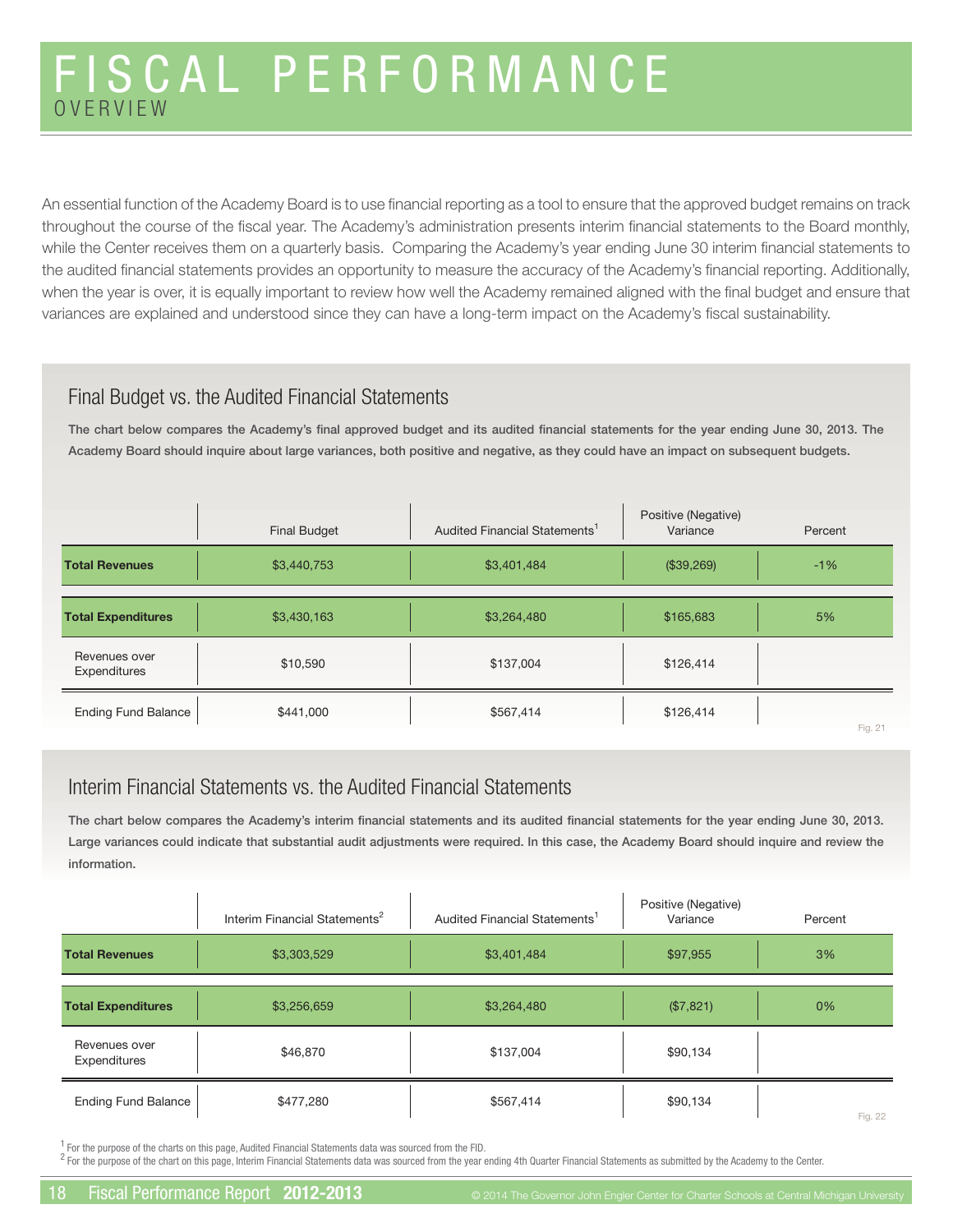### FISCAL PERFORMANCE FUND BALANCE & LIQUIDITY

#### Fund Balance

Fund balance, which does not necessarily represent cash-on-hand, is created or increased when revenues exceed expenditures in a fiscal year. The difference between the Academy's assets (what it owns) and liabilities (what it owes) equals its fund balance. A positive fund balance represents the financial resources available to finance future expenditures. Traditional industry standards suggest that schools maintain a fund balance between 5-15% of general operating expenditures. The Academy Board should determine what fund balance amount is appropriate based on the needs and long-term vision of the Academy.

*NOTE: The industry standard is the range used by schools as a benchmark, and should be taken into consideration with other factors at the Academy as they may not accurately*  reflect long-term planning, such as property acquisitions, and other unknown influences at *the time this report was generated.*



### **Liquidity**

Liquidity measures the Academy's ability to use cash, and convert other short-term assets into cash, in order to meet immediate and short-term obligations (known as current liabilities). Typical current assets include: cash, cash equivalents, accounts receivable and short-term investments. The current ratio is commonly used to measure liquidity, which is a good indicator of the Academy's ability to pay its shortterm liabilities with its short-term assets. The higher the current ratio, the more capable the Academy is of paying its obligations. A ratio under 1.0 suggests that the Academy would be unable to pay off all of its current obligations if they came due at that point. Another statement used by boards to monitor its liquidity is a cash flow statement. Boards should receive and review this information on a monthly basis along with its other standard financial reports.

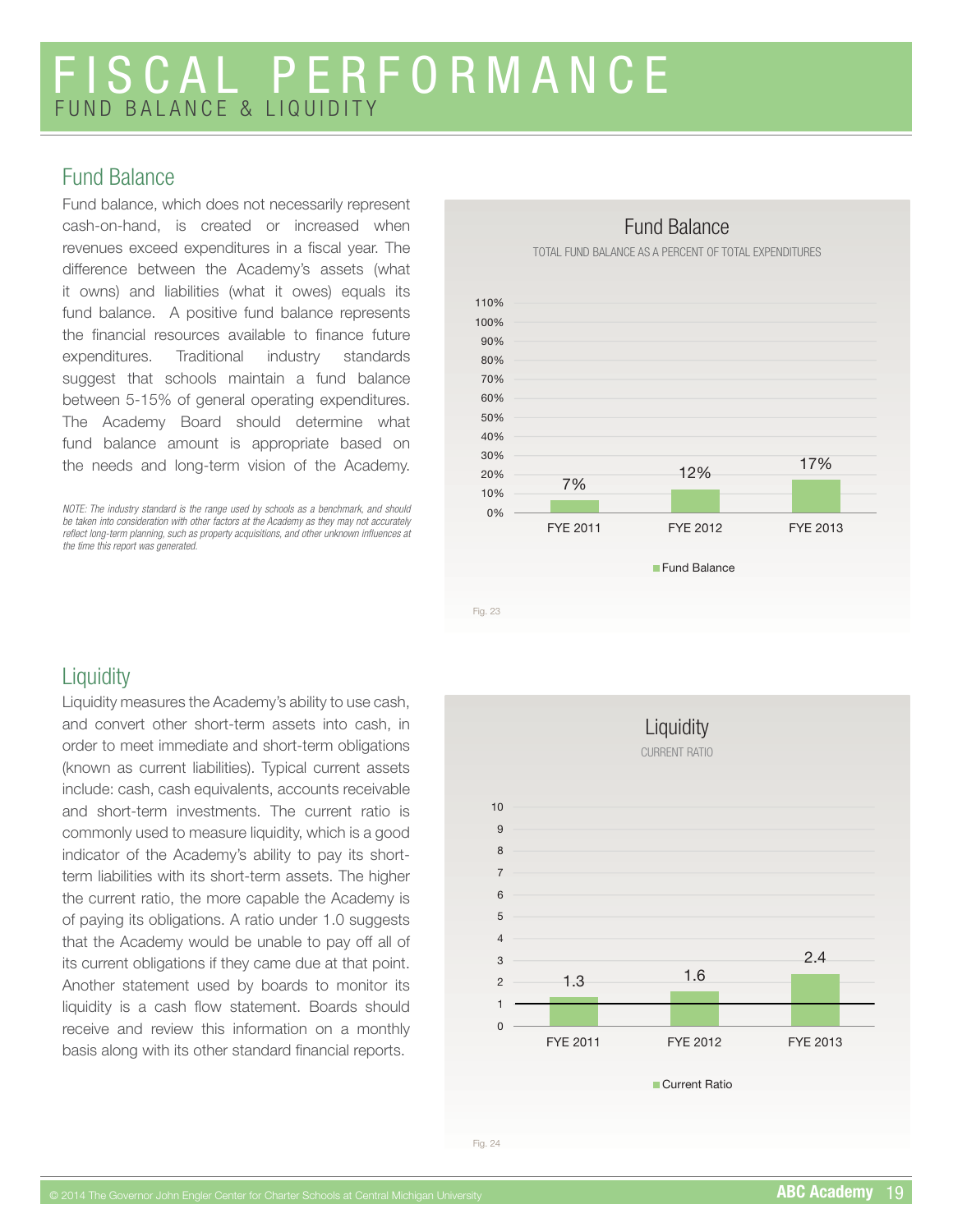# NOTES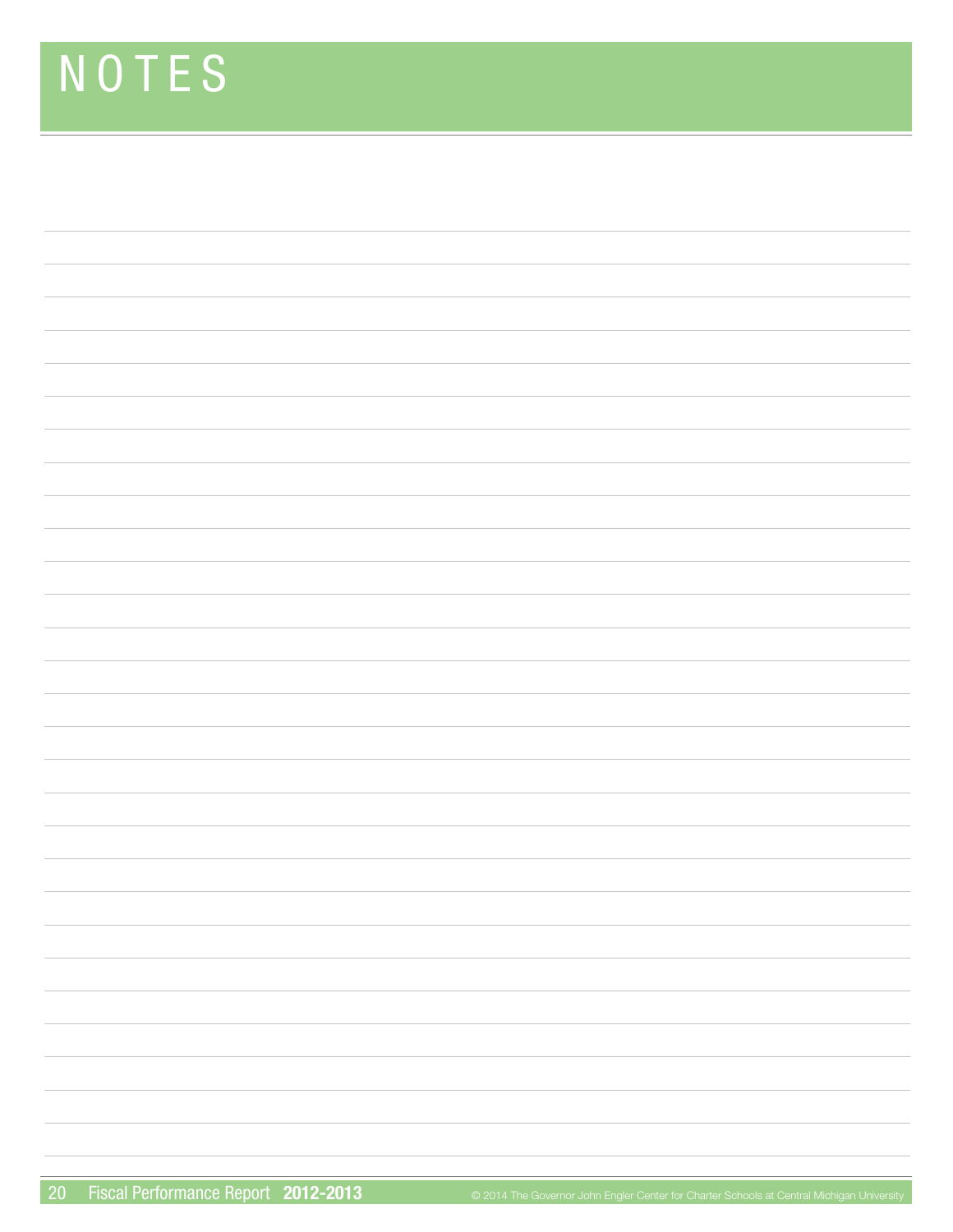### END NOTES RESOURCES, ACRONYMS & GLOSSARY

#### **RESOURCES**

**Budget and Salary/Compensation Transparency Reporting:** *http://www.michigan.gov/mde/0,1607,7-140-6530\_6605-159882--,00.html* **Center for Educational Performance and Information (CEPI):** *www.michigan.gov/cepi*  **CEPI FID information:** *www.michigan.gov/cepi/0,1607,7-113-986\_10484---,00.html*  **Financial Status Reports:** *http://mdoe.state.mi.us/SAMSStatusReports/StatusReport.aspx* **Michigan Department of Treasury:** *www.michigan.gov/treasury*  **Michigan Public School Accounting Manual:** *http://michigan.gov/mde/0,4615,7-140-6530\_6605-21321--,00.html* **Michigan Pupil Accounting and Attendance Association:** *www.mpaaa.org* **Michigan School Business Officials: <b>***www.msbo.org/* **Michigan State School Aid Act:** *www.legislature.mi.gov/documents/mcl/pdf/mcl-act-94-of-1979.pdf* **Monthly State School Aid Update:** *www.michigan.gov/mde/0,4615,7-140-6530\_6605-21108--,00.html*  **Revised School Code:** *www.legislature.mi.gov/(S(31qrkl55wovjbx4511l0rl45))/documents/mcl/pdf/mcl-chap380.pdf*  **The Governor John Engler Center for Charter Schools:** *www.TheCenterForCharters.org* **Uniform Budgeting and Accounting Act:** *www.legislature.mi.gov/documents/mcl/pdf/mcl-act-2-of-1968.pdf*

### ACRONYMS & GLOSSARY

**Bank Loan –** A loan made by a bank that is secured by real property.

- **Blended Student Count** Public schools receive funding based upon a "blended student count." The 2012-2013 foundation allowance was calculated based upon a blended student count consisting of 90% of the Academy's current year fall headcount (October 2012) and 10% of the Academy's prior year's spring headcount (February 2012).
- **Bond Issuance –** A debt security under which the issuer owes the bond holders principal and interest payments at fixed intervals of time.
- **Community Services Expenditures** Community activities that are not directly related to providing education for pupils in a school system.
- **Current Ratio –** This is a liquidity ratio that measures the Academy's ability to pay short-term debt obligations. Current Ratio = Current Assets/ Current Liabilities.
- **Federal Sources Revenues –** Funding from the federal government, generally in the form of restricted grants including Title I, Part A.
- **Financial Information Database (FID)** For purposes of this report, all source references to the Academy's FID are related to the FID data files for the General Fund only.
- **Function** The broadest way to categorize the Academy's expenditures is at the functional level, and is the basic account identifier for expenditures outlined in the Michigan Public School Accounting Manual. The basic functional categories operated by most districts are basic instruction, added needs instruction, pupil support, instructional staff support, general administration support, school administration support, business support, operations and maintenance, transportation, central support, other support, community services and outgoing transfers and other transactions. The Academy's budget is adopted at the functional level.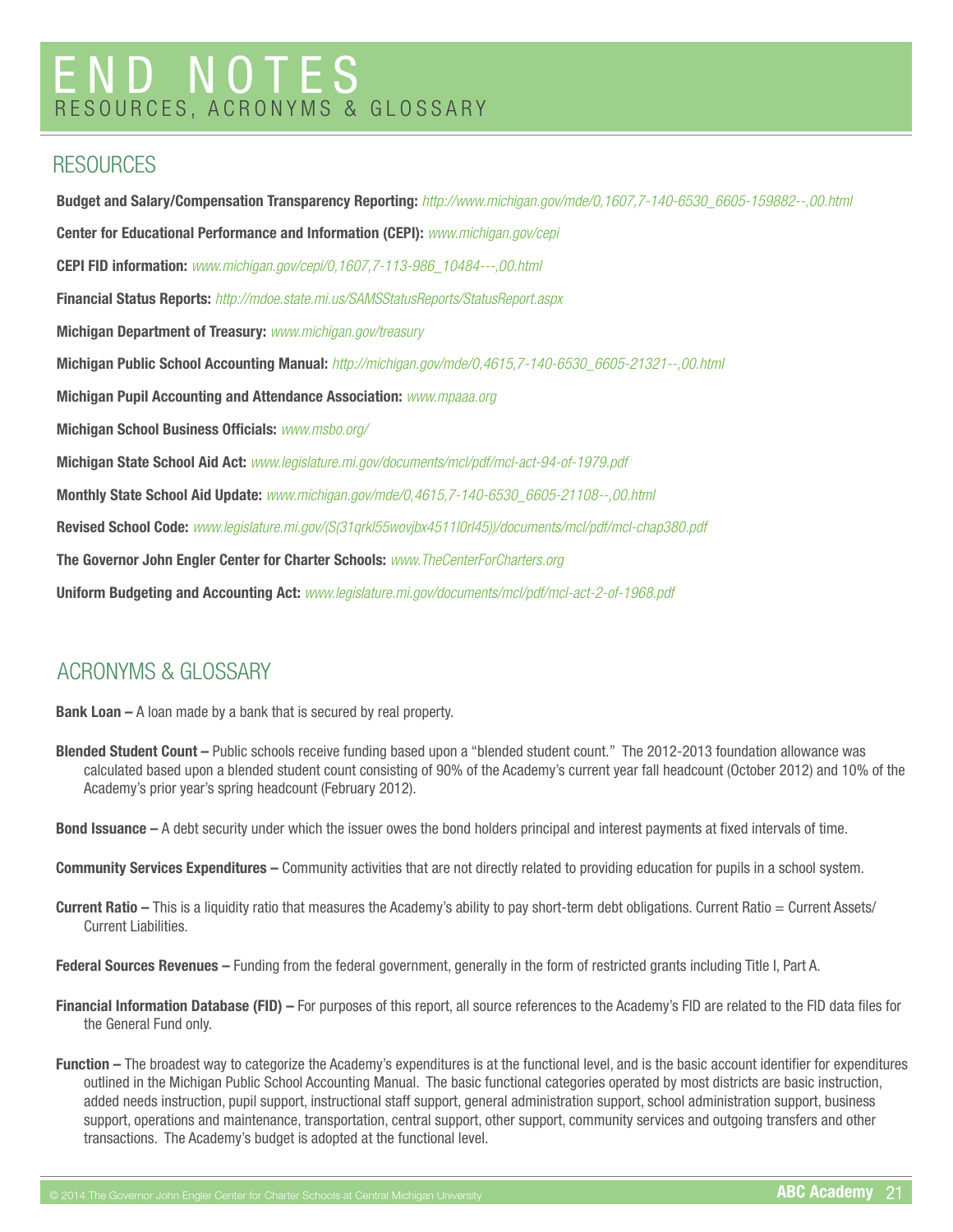- **Fund Balance** Term used for governmental funds representing the difference between assets and liabilities. Fund balance must be classified as non-spendable, restricted, committed, assigned or unassigned.
- **FYE –** Fiscal Year Ending (as of June 30, 2013).
- **Instructional Expenditures –** Include teachers, teacher assistants, textbooks, classroom supplies and resources directly dealing with the instructional program. These are direct classroom expenditures.
- **Land Contract** A contract between a seller and a buyer for the purchase of real property.
- **Liquidity –** The ability to convert short-term assets into cash.
- **Local Sources Revenues** Funding from local contributions or local foundations, fee based school programs or student activities.
- **Object Code –** The coding level which further defines/distinguishes between expenditures, and is the detailed coding for expenditures outlined in the Michigan Public School Accounting Manual. The broad object code categories include salaries, benefits, purchased services, supplies/materials and capital outlay. It is not a requirement of The Uniform Budgeting and Accounting Act to adopt the budget at this level of detail.
- **Other Revenues** Transfers from another school district or another fund and proceeds from issuance of long-term debt.
- **Outgoing Transfers and Other Transaction Expenditures –** Payments to other school districts, debt service and fund modifications.
- **Per-pupil Foundation Allowance** This amount is established by the legislature each year and accounts for the majority of the Academy's state revenue.
- **Section 31a At-Risk** Section 31a of the State School Aid Act provides funding to eligible districts. This funding is restricted for use in increasing the academic achievement of at-risk students and cannot be used to cover any administrative or other related costs. This is the state funding that is similar to Title I, Part A federal dollars.
- **Short-term Cash Flow Borrowings** Debt obligations that are incurred for cash flow purposes that must be repaid by the borrower in less than 372 days.
- **State Sources Revenues** Funding from the state in the form of the foundation allowance and additional unrestricted and restricted funds.
- **Supporting Services Expenditures –** Services that provide administrative, technical and logistical support to facilitate and enhance instruction. This classification of expenditures includes non-classroom expenditures.
- **Title I, Part A Improving Basic Programs** Federal Title I, Part A funds are restricted and are intended to help students that are not meeting or most at risk of not meeting the achievement standards in four 'Core Academic Areas': English/Language Arts, mathematics, science, and social studies. This funding supplements state aid and is used to provide a direct service to raise student achievement and parent involvement. This funding is based upon student eligibility, thus follows the student.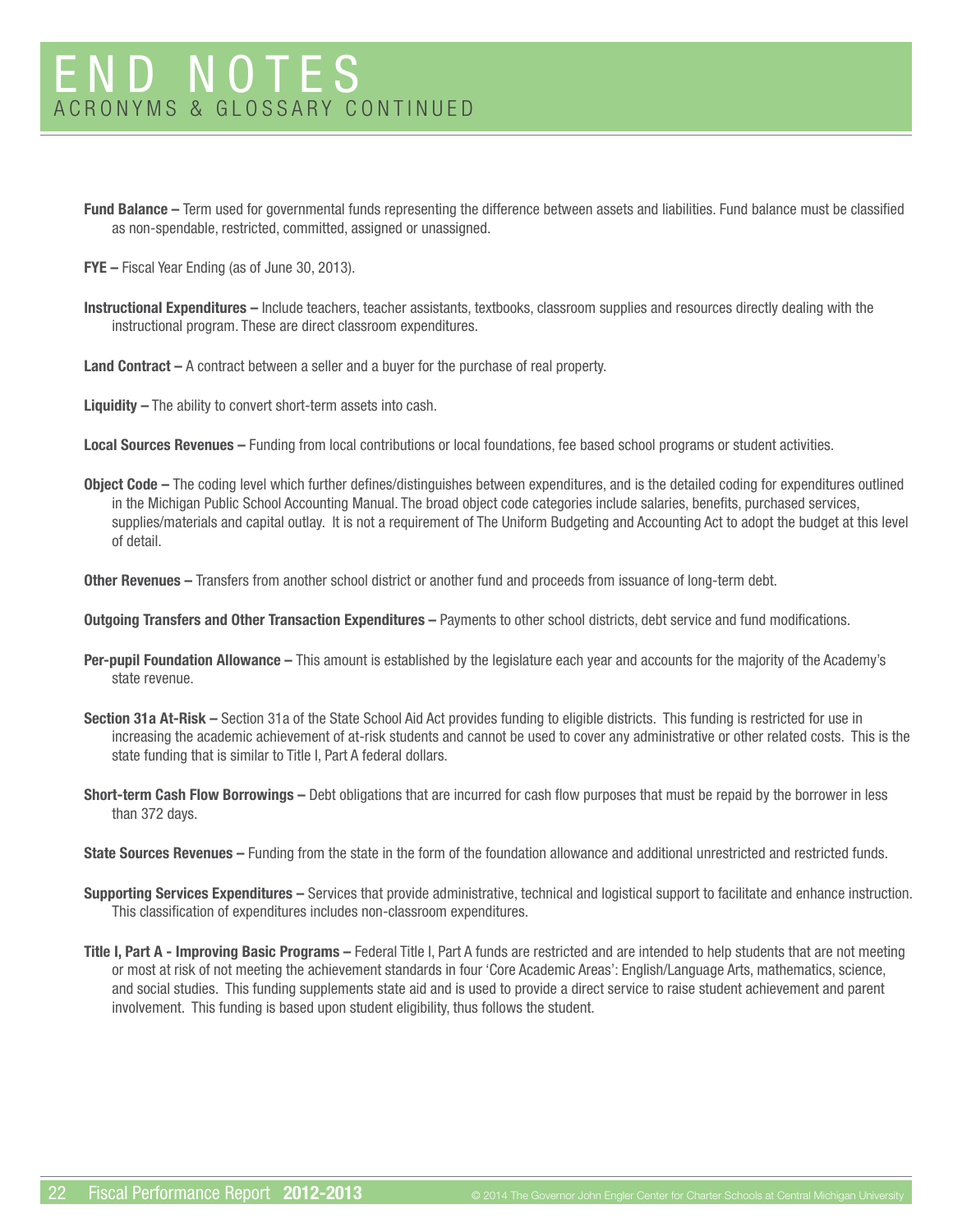| Source: The Charter Contract and Educational Service Provider Agreement                                                                                                                                         |
|-----------------------------------------------------------------------------------------------------------------------------------------------------------------------------------------------------------------|
| Source: Michigan Department of Education, CEPI Public Data                                                                                                                                                      |
| Source: Michigan Department of Education, CEPI Public Data                                                                                                                                                      |
| Source: Michigan Department of Education, Michigan Student Data System fall - Unaudited                                                                                                                         |
| Source: Michigan Department of Education, CEPI Public Data                                                                                                                                                      |
| Source: Michigan Department of Education, MEAP and MME                                                                                                                                                          |
| Source: Michigan Department of Education, CEPI Public Data                                                                                                                                                      |
| NOTE: National School Lunch Program – Free and Reduced Lunch Eligibility is a proxy for determining the socioeconomic make-up<br>of a school.                                                                   |
| Source: Michigan Department of Education, Michigan Student Data System fall - Unaudited                                                                                                                         |
| Source: Michigan Department of Education, Michigan Student Data System fall - Unaudited                                                                                                                         |
| Source: Michigan Department of Education, Michigan Student Data System fall - Unaudited                                                                                                                         |
| Source: Audited Financial Statements and FID                                                                                                                                                                    |
| Source: Michigan Department of Education, CEPI Public Data                                                                                                                                                      |
| Source: Michigan Department of Education, August Financial Status Report                                                                                                                                        |
| Source: Audited Financial Statements and FID                                                                                                                                                                    |
| Source: Audited Financial Statements and FID                                                                                                                                                                    |
| Source: FID                                                                                                                                                                                                     |
| Source: FID                                                                                                                                                                                                     |
| Source: FID                                                                                                                                                                                                     |
| Source: Short-term borrowing documents as received by the Center; Audited Financial Statements. One basis point equals one<br>hundredth of one percent. Variable rates have been excluded from the CMU average. |
| Source: Audited Financial Statements and letters issued by the auditor.                                                                                                                                         |
| Source: Audited Financial Statements and FID                                                                                                                                                                    |
| Source: 4th Quarter Financial Statements and FID                                                                                                                                                                |
| Source: FID                                                                                                                                                                                                     |
| Source: FID                                                                                                                                                                                                     |
|                                                                                                                                                                                                                 |

### SPECIAL NOTE:

Several of the charts and graphs presented in this Fiscal Performance Report were generated using the Academy's 2012-2013 Financial Information Database (FID) data files; a state-mandated submission through the Center for Educational Performance and Information (CEPI) as well as a required submission to the Center per the Master Calendar of Reporting Requirements. A component of this submission includes a verification statement indicating that the FID data files uploaded to CEPI align with the Academy's audited financial statements. Questions surrounding discrepancies between the amounts presented in the charts and graphs in this FPR and the amounts reported in the Academy's audited financial statements for the year ending June 30, 2013 should be addressed with the individual(s) responsible for the preparation and submission of the Academy's FID data files.